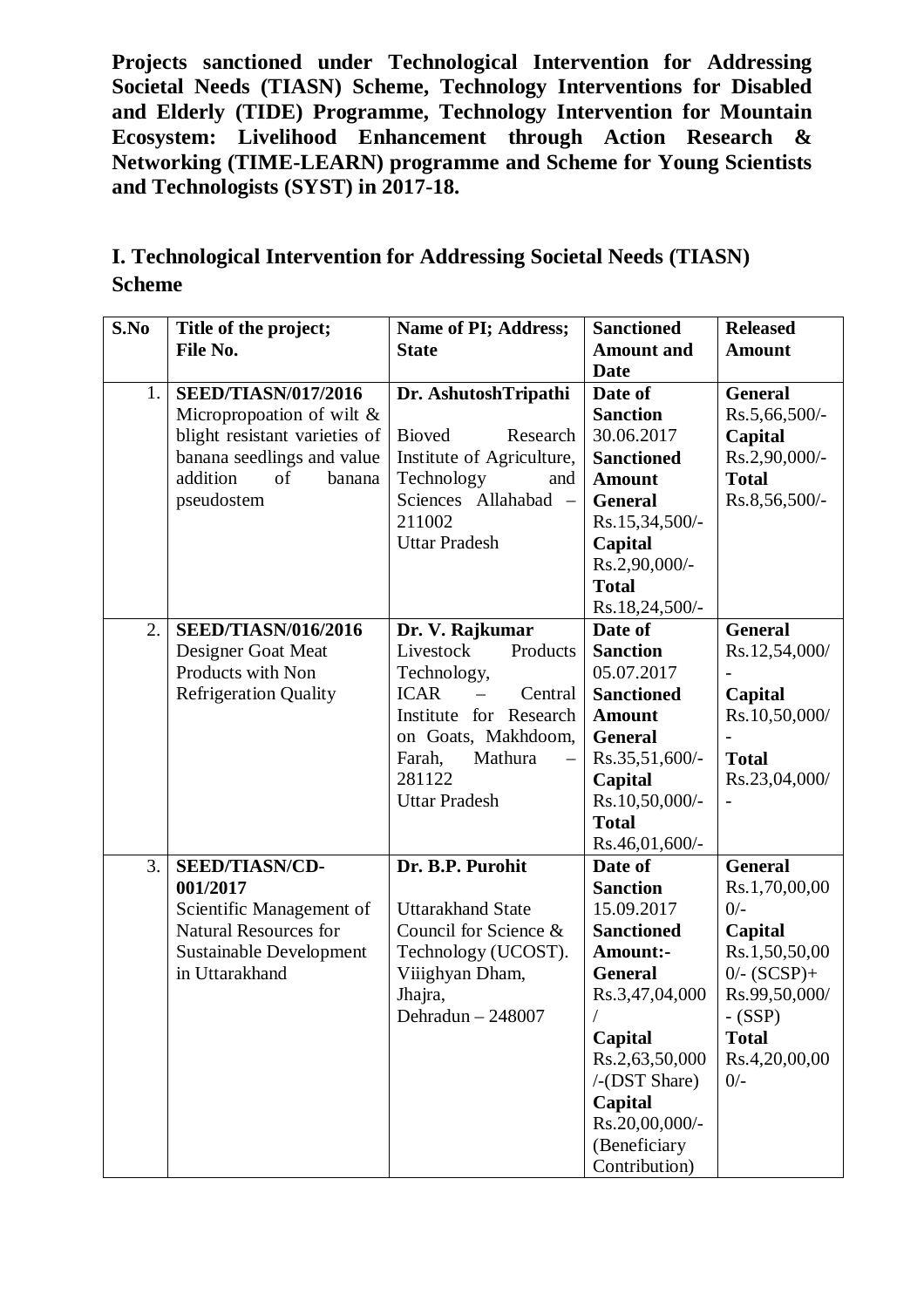|    |                                                                                                                                                                                                         |                                                                                                                                                                                            | <b>Total</b><br>Rs.6,30,54,000<br>/                                                                                                                                              |                                                                                               |
|----|---------------------------------------------------------------------------------------------------------------------------------------------------------------------------------------------------------|--------------------------------------------------------------------------------------------------------------------------------------------------------------------------------------------|----------------------------------------------------------------------------------------------------------------------------------------------------------------------------------|-----------------------------------------------------------------------------------------------|
| 4. | <b>SEED/TIASN/033/2016</b><br>Impact assessment of<br><b>Happy Seeder Technology</b><br>and its popularization<br>among the farmers in<br>Punjab                                                        | <b>Dr. Manmeet Kaur</b><br>Department<br>of<br>Extension<br>Education<br>Punjab<br>Agricultural<br>University<br>PAU<br>Ludhiana<br>Campus,<br>Punjab $-141004$                            | Date of<br><b>Sanction</b><br>21.09.2017<br><b>Sanctioned</b><br><b>Amount</b><br><b>General</b><br>Rs.33,07,264/-<br>Capital<br>Rs.1,87,602/-<br><b>Total</b><br>Rs.34,94,866/- | <b>General</b><br>Rs.9,89,408/-<br>Capital<br>Rs. 1,87,602/-<br><b>Total</b><br>Rs.11,77,010/ |
| 5. | <b>SEED/TIASN/021/2016</b><br>Development<br>and<br>popularization<br>of<br>new<br>product Red rice variety<br>through<br>Farmer's<br>participatory<br>demonstrations                                   | Dr. B.M. Dushyantha<br><b>Kumar</b><br>Department of Genetics<br>and Plant Breeding,<br>University<br>of<br>Agriculture<br>&<br>Horticultural<br>Science,<br>Shivamogga 57720<br>Karnataka | Date of<br><b>Sanction</b><br>26.10.2017<br><b>Sanctioned</b><br><b>Amount</b><br><b>General</b><br>Rs.27,68,048/-<br>Capital<br>Rs.1,00,000/-<br><b>Total</b><br>Rs.26,68,048/- | <b>General</b><br>Rs.8,70,100/-<br>Capital<br>Rs.1,00,000/-<br><b>Total</b><br>Rs.9,70,100/-  |
| 6. | <b>SEED/TIASN/017/2017D</b><br>evelopment of Standard<br>operating procedures of<br>hyperthermic<br>Intraperitoneal<br>chemotherapy in peritoneal<br>surface malignancies for<br>public set up in India | Dr. M.D.Ray<br>AIIMS, DELHI                                                                                                                                                                | Date of<br><b>Sanction</b><br>26.02.2018<br><b>Sanctioned</b><br><b>Amount</b><br>General<br>Rs.47,52,472/-<br>Capital<br>Rs.99,850/-<br><b>Total</b><br>Rs.48,52,232/-          | <b>General</b><br>Rs.15,92,812/<br>Capital<br>Rs.99,850/-<br><b>Total</b><br>Rs.16,92,662/    |
| 7. | <b>SEED/TIASN/034/2016</b><br>Improvement of grazing<br>land/pastures through<br>participatory management<br>approach in temperate<br>condition of Kashmir<br>valley                                    | Dr. Javed Ahmad<br><b>Mugloo</b><br>Sher-e-Kashmir<br>University,<br>Srinagar, J & K                                                                                                       | Date of<br><b>Sanction</b><br>26.02.2018<br><b>Sanctioned</b><br><b>Amount</b><br><b>General</b><br>Rs.29,23,920/<br>Capital<br>Rs.9,00,000/-<br><b>Total</b><br>Rs.38,23,920/-  | <b>General</b><br>Rs.10,52,640/<br>Capital<br>Rs.9,00,000/-<br><b>Total</b><br>Rs.19,52,640/  |
| 8. | <b>SEED/TIASN/028/2016</b><br>Promotion of<br>integrated<br>horticulture<br>through<br>training and awareness on                                                                                        | Dr. V.N. Venkat<br><b>Reddy</b><br>Rural Agriculture                                                                                                                                       | Date of<br><b>Sanction</b><br>28.02.2018<br><b>Sanctioned</b>                                                                                                                    | <b>General</b><br>Rs.7,98,750/-<br>Capital<br>Rs.1,50,000/-                                   |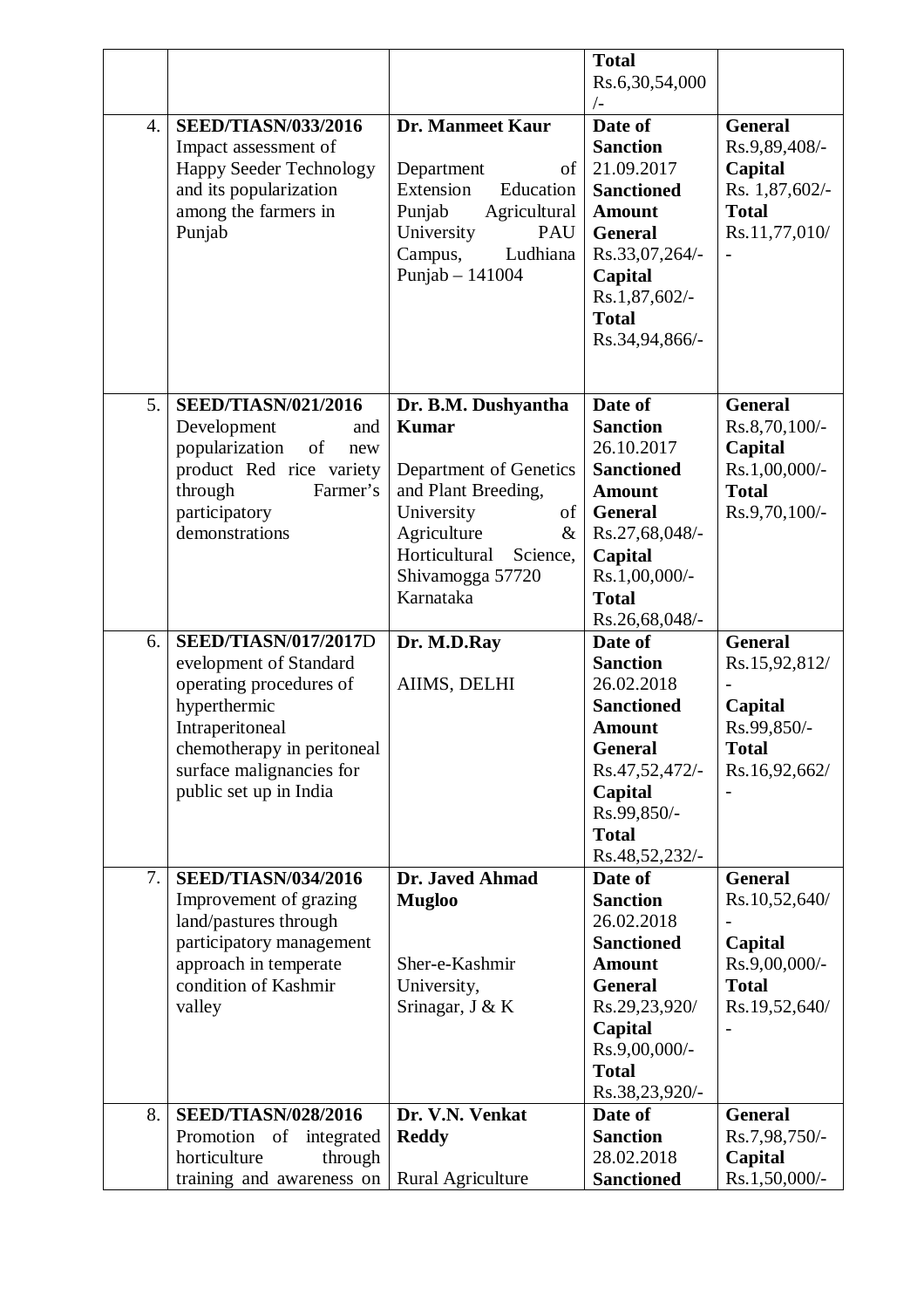|     | farming<br>organic<br>for <sub>1</sub>        | Development Society                     | <b>Amount</b>                   | <b>Total</b>                   |
|-----|-----------------------------------------------|-----------------------------------------|---------------------------------|--------------------------------|
|     | marginal farmers                              | (RADS), Kadiri,                         | <b>General</b>                  | Rs.9,48,750/-                  |
|     |                                               | Andhra Pradesh-                         | Rs.11,20,500/-                  |                                |
|     |                                               | 515581                                  | Capital                         |                                |
|     |                                               |                                         | Rs.1,50,000/-                   |                                |
|     |                                               |                                         | <b>Total</b>                    |                                |
|     |                                               |                                         | Rs.12,70,500/-                  |                                |
| 9.  | <b>SEED/TIASN/009/2017G</b>                   | Dr. Anupam Krishna                      | Date of                         | <b>General</b>                 |
|     | oat Based technological                       | <b>Dixit</b>                            | <b>Sanction</b>                 | Rs.9,91,020/-                  |
|     | and livelihood                                |                                         | 5.03.2018                       | Capital                        |
|     | improvement in                                | <b>ICAR-CIRG, Central</b>               | <b>Sanctioned</b>               | Rs.2,00,000/-                  |
|     | <b>Uttarakhand State</b>                      | <b>Institute for Research</b>           | <b>Amount</b>                   | <b>Total</b>                   |
|     |                                               | on Goats, Mathura, UP                   | <b>General</b>                  | Rs.11,91,020/                  |
|     |                                               |                                         | Rs.31,90,994/-                  |                                |
|     |                                               |                                         | Capital                         |                                |
|     |                                               |                                         | Rs.2,00,000/-                   |                                |
|     |                                               |                                         | <b>Total</b>                    |                                |
|     |                                               |                                         | Rs.33,90,994/-                  |                                |
|     |                                               |                                         |                                 |                                |
| 10. | <b>SEED/TIASN/035/2016II</b>                  | Dr. Brijesh Sharma                      | Date of                         | <b>General</b>                 |
|     | ncome Generation                              |                                         | <b>Sanction</b>                 | Rs.10,05,500/                  |
|     | activisties for weaker                        | Society for                             | 13.03.2018                      |                                |
|     | section people of raisen                      | Environmental                           | <b>Sanctioned</b>               | Capital                        |
|     | district through agri-based                   | Conservation                            | <b>Amount</b>                   | Rs. 2,10,000/-                 |
|     | integrated aquaculture                        | (SEC), Shahenshah                       | <b>General</b>                  | <b>Total</b>                   |
|     | enhancement using                             | Garden Bhopal,                          | Rs.28,37,000/-                  | Rs.12,15,500/                  |
|     | Periphyton as natural food                    | Madhya Pradesh-                         | Capital                         |                                |
|     |                                               | 462023                                  | Rs.2,10,000/-                   |                                |
|     |                                               |                                         | <b>Total</b>                    |                                |
|     |                                               |                                         | Rs.30,47,000/-                  |                                |
| 11  | <b>SEED/TIASN/004/2017</b>                    | Dr. J.K. Patnaik                        | Date of                         | <b>General</b>                 |
|     | Preparation of bio-coal                       |                                         | <b>Sanction</b>                 | Rs.4,30,400/-                  |
|     | from waste green coconut                      | Institute of Green                      | 13.03.2018                      | Capital                        |
|     | shell and its demonstration                   | Energy & Geospatial                     | <b>Sanctioned</b>               | Rs. 3,00,000/-                 |
|     | and popularization as an                      | Technology,                             | <b>Amount</b>                   | <b>Total</b>                   |
|     | energy rich cooking fuel                      | Jagatsinghpur, Odisha                   | <b>General</b>                  | Rs.7,30,400/-                  |
|     | among rural people in Puri                    |                                         | Rs.6,85,600/-                   |                                |
|     | district of Odisha                            |                                         | Capital                         |                                |
|     |                                               |                                         | Rs.3,00,000/-                   |                                |
|     |                                               |                                         | <b>Total</b>                    |                                |
|     |                                               |                                         | Rs.9,85,600/-                   |                                |
| 12. | <b>SEED/TIASN/013/2017</b>                    | Dr. Ajai Kumar Singh                    | Date of<br><b>Sanction</b>      | <b>General</b>                 |
|     | Skill upgradation and<br>awareness of Zardozi | Sai Institute of Rural                  | 13.03.2018                      | Rs.11,57,509/                  |
|     |                                               |                                         |                                 |                                |
|     | cluster in Varanasi by                        | Development,<br>Varanasi, Uttar Pradesh | <b>Sanctioned</b>               | Capital                        |
|     | innovating and<br>transforming art            |                                         | <b>Amount</b><br><b>General</b> | Rs. 4,87,085/-<br><b>Total</b> |
|     |                                               |                                         |                                 |                                |
|     |                                               |                                         | Rs.22,66,309/-<br>Capital       | Rs.16,44,594/                  |
|     |                                               |                                         | Rs.4,87,085/-                   |                                |
|     |                                               |                                         | <b>Total</b>                    |                                |
|     |                                               |                                         | Rs.27,53,394/-                  |                                |
|     | 13 SEED/TIASN/014/2016                        | Dr. Amritpal Kaur                       | Date of                         | General                        |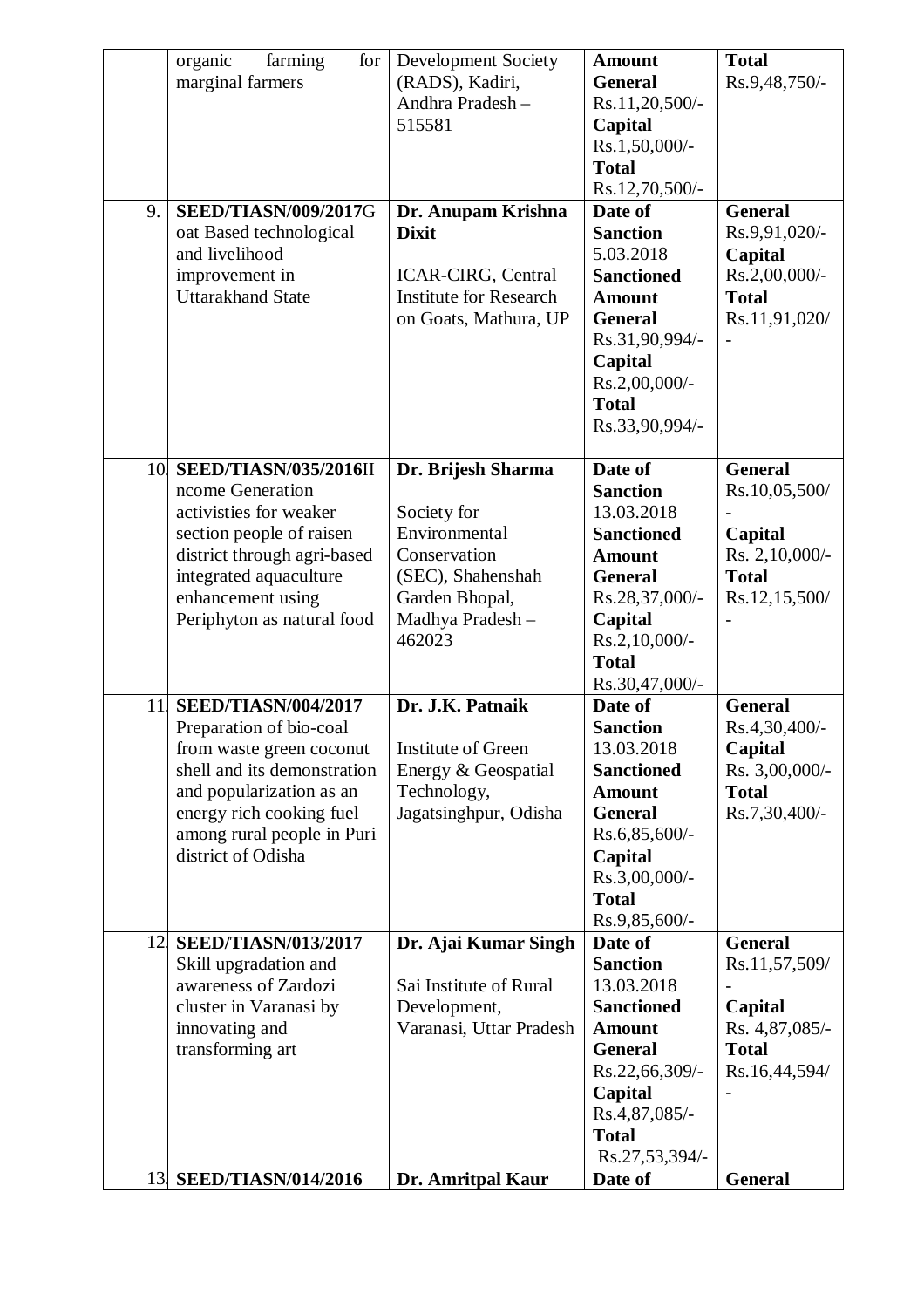|     | Identification of wheat and      |                       | <b>Sanction</b>   | Rs.11,20,015/  |
|-----|----------------------------------|-----------------------|-------------------|----------------|
|     | pulse<br>varieties<br>and        | Dept. of Food Science | 15.03.2018        |                |
|     | development of technology        | and Technology,       | <b>Sanctioned</b> | Capital        |
|     | the<br>production<br>of  <br>for | <b>Guru Nanak Dev</b> | <b>Amount</b>     | Rs.12,70,500/  |
|     | wheatgrass and pulse shoot       | University, Amritsar, | <b>General</b>    |                |
|     | juice and powder                 | Punjab $-143001$      | $Rs.30,78,531/-$  | <b>Total</b>   |
|     |                                  |                       | Capital           | Rs.23,90,515/  |
|     |                                  |                       | Rs.12,70,500/-    |                |
|     |                                  |                       | <b>Total</b>      |                |
|     |                                  |                       | Rs.43,49,031/-    |                |
| 14. | <b>SEED/TIASN/022/2016</b>       | Dr. Shweta Goyal      | Date of           | <b>General</b> |
|     | Bio mediated cementation         |                       | <b>Sanction</b>   | Rs.8,85,954/-  |
|     | for concrete problems            | Department of Civil   | 15.03.2018        | Capital        |
|     |                                  | Engineering,          | <b>Sanctioned</b> | Rs.18,19,550/  |
|     |                                  | Thapar University,    | <b>Amount</b>     |                |
|     |                                  | Patiala, Punjab -     | <b>General</b>    | <b>Total</b>   |
|     |                                  | 147004                | Rs.32,92,514/-    | Rs.27,05,504/  |
|     |                                  |                       | Capital           |                |
|     |                                  |                       | Rs.18,19,550/-    |                |
|     |                                  |                       | <b>Total</b>      |                |
|     |                                  |                       | $Rs.42,12,064/-$  |                |

| <b>TECHNOLOGY INTERVENTIONS FOR DISABLED AND ELDERLY (TIDE)</b> |  |  |  |
|-----------------------------------------------------------------|--|--|--|

| Sl. | Title of the project              | л різінене інф нерекет (тіре)<br><b>Name and Address of the PI</b> | <b>Sanctioned</b> | <b>Released</b>   |
|-----|-----------------------------------|--------------------------------------------------------------------|-------------------|-------------------|
| No. |                                   |                                                                    | <b>Amount</b> and | <b>Amount</b>     |
|     |                                   |                                                                    | <b>Duration</b>   |                   |
| 1.  | Speech- Input Speech-             | Dr. P. Vijayalkashmi                                               | G:                | G:                |
|     | <b>Output Communication</b>       | Department of Electronics and                                      | Rs.12,93,200/-    | $Rs.6,46,600/$ -  |
|     | (SISOCA)<br>Aid<br>for            | communication Engineering                                          | C: Rs.            | $C: Rs.79,546/$ - |
|     | speakers with Cerebral            | SSN College of Engineering                                         | 79,546/-          | Total:            |
|     | Palsy                             | Chennai - 603 110, Tamil                                           | Total:            | Rs.7,26,146/      |
|     | SEED/TIDE/027/2016                | Nadu                                                               | Rs.13,72,746/-    |                   |
|     |                                   |                                                                    | Duration: 2       |                   |
|     |                                   |                                                                    | years             |                   |
| 2.  | and<br>Design                     | Dr. Bhausaheb Ashok Botre                                          | G: Rs.            | G: Rs.            |
|     | development<br>of<br>$\mathbf{a}$ | Department of Digital System                                       | 45,76,000/-       | 22,88,000/-       |
|     | Power Assistive Hybrid            | Group                                                              | C: Rs.            | C: Rs.            |
|     | E-Trike (PAH E-Trike)             | CSIR-<br>Central<br>Electronics                                    | 22,00,056/-       | $22,00,056/$ -    |
|     | differently abled<br>for          | <b>Engineering Research Institute</b>                              | Total: Rs.        | Total: Rs.        |
|     | person in rural<br>and            | CSIR-CEERI, Pilani,                                                | 67,76,056/-       | 44,88,056/-       |
|     | urban regions of India            | Jhunjhunu, Rajasthan - 333                                         | Duration: 2       |                   |
|     | SEED/TIDE/037/2016                | 031                                                                | years             |                   |
|     |                                   | $\&$                                                               |                   |                   |
|     |                                   | Sachin<br>Ulhasrao<br>Dr.                                          |                   |                   |
|     |                                   | Belgamwar                                                          |                   |                   |
|     |                                   | Department<br>of<br>Mechanical                                     |                   |                   |
|     |                                   | Engineering                                                        |                   |                   |
|     |                                   | Birla Institute of Technology                                      |                   |                   |
|     |                                   | and Science Pilani, Rajasthan                                      |                   |                   |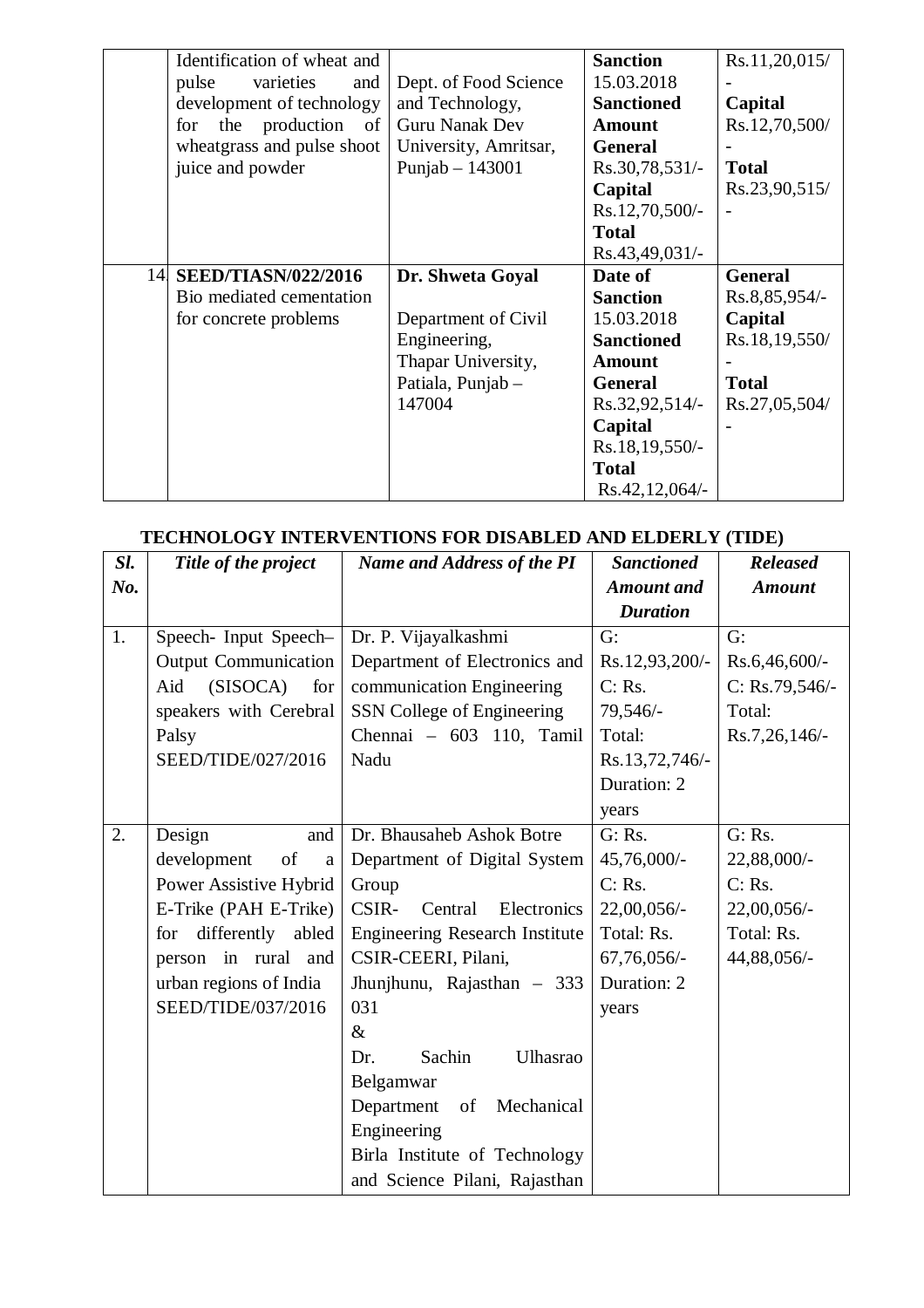|                  |                              | $-333031$                           |               |                 |
|------------------|------------------------------|-------------------------------------|---------------|-----------------|
| 3.               | Performance                  | Dr. Purushothaman V                 | G: Rs.        | G: $4,89,500/-$ |
|                  | improvement in digital       | Department of Electronics and       | 9,79,000/-    | C: Rs.          |
|                  | hearing aids<br>systems      | <b>Communication Engineering</b>    | C: Rs.        | 18,48,892/-     |
|                  | using<br>reconfigurable      | Veltech-Avadi,<br>Avadi,            | 18,48,892/-   | Total: Rs.      |
|                  | filter                       | Chennai - 600 062                   | Total: Rs.    | 23,38,392/-     |
|                  | SEED/TIDE/082/2016           |                                     | 28, 27, 892/- |                 |
|                  |                              |                                     | Duration: 2   |                 |
|                  |                              |                                     | years         |                 |
| $\overline{4}$ . | artificial<br>An             | Dr. R. Menaka                       | G: Rs.        | G: Rs.          |
|                  | intelligence based non-      | School<br>of<br>Electronics         | 35, 82, 337/- | 12,22,877/      |
|                  | invasive system for the      | Engineering                         | C: Rs.        | C: Rs.          |
|                  | identification<br>and        | <b>VIT</b><br>University<br>Chennai | 5,29,652/     | 5,29,652/-      |
|                  | assessment of children       | Campus                              | Total: Rs.    | Total: Rs.      |
|                  | with Autism Spectrum         | Chennai - 600 127                   | 41,11,989/-   | 17,52,529/-     |
|                  | <b>Disorders</b>             | and                                 | Duration: 3   |                 |
|                  | SEED/TIDE/092/2016           | Mr. R.C. Perumal                    | years         |                 |
|                  |                              | Speech and Language Center          |               |                 |
|                  |                              | Ramachandra<br>Sri<br>Medical       |               |                 |
|                  |                              | College & Research Institute        |               |                 |
|                  |                              | Porur, Chennai - 600 116,           |               |                 |
|                  |                              | Tamil Nadu                          |               |                 |
| 5.               | A Low Cost Hand and          | Dr. Binoy B Nair                    | G: Rs.        | G: Rs.          |
|                  | Rehabilitation<br>Arm        | Department of Electronics and       | $11,43,165/-$ | $5,25,031/-$    |
|                  | System                       | <b>Communication Engineering</b>    | C: Rs.        | C: Rs.          |
|                  | SEED/TIDE/095/2016           | Amrita Vishwa Vidyapeetham          | $9,50,865/-$  | 9,50,865/-      |
|                  |                              | Coimbatore, Tamil Nadu -            | Total: Rs.    | Total: Rs.      |
|                  |                              | 641 112                             | $20,94,030/-$ | 14,75,896/-     |
|                  |                              |                                     | Duration: 2   |                 |
|                  |                              |                                     | years         |                 |
| 6.               | Effect of Multimodal         | Dr. Prasun Chatterjee               | G: Rs.        | G: Rs.          |
|                  | Information<br>(diet,        | Department<br>of<br>Geriatric       | 26,58,619/-   | $15,38,051/-$   |
|                  | <b>Exercise and Computer</b> | Medicine                            | C: Rs.        | C: Rs.          |
|                  | cognitive<br><b>Based</b>    | All India Institute of Medical      | 11,93,979/-   | 11,93,979/-     |
|                  | Training)<br>in              | Sciences                            | Total: Rs.    | Total: Rs.      |
|                  | Comparison to health a       | Ansari Nagar, New Delhi -           | 38, 52, 598/- | 27,32,030/-     |
|                  | amongst<br>mess<br>war       | 110 029                             | Duration: 3   |                 |
|                  | elderly<br>subject<br>with   |                                     | years         |                 |
|                  | subjective<br>cognitive      |                                     |               |                 |
|                  | impairment<br>(SCI)          |                                     |               |                 |
|                  | attending<br>Geriatric       |                                     |               |                 |
|                  | clinic of AIIMS - A          |                                     |               |                 |
|                  | pilot<br>Randomized          |                                     |               |                 |
|                  | <b>Control Trial Study</b>   |                                     |               |                 |
|                  | SEED/TIDE/104/2016           |                                     |               |                 |
| 7.               | Design<br>and                | Dr. C.S. Kanimozhi Selvi            | G: Rs.        | G: Rs.          |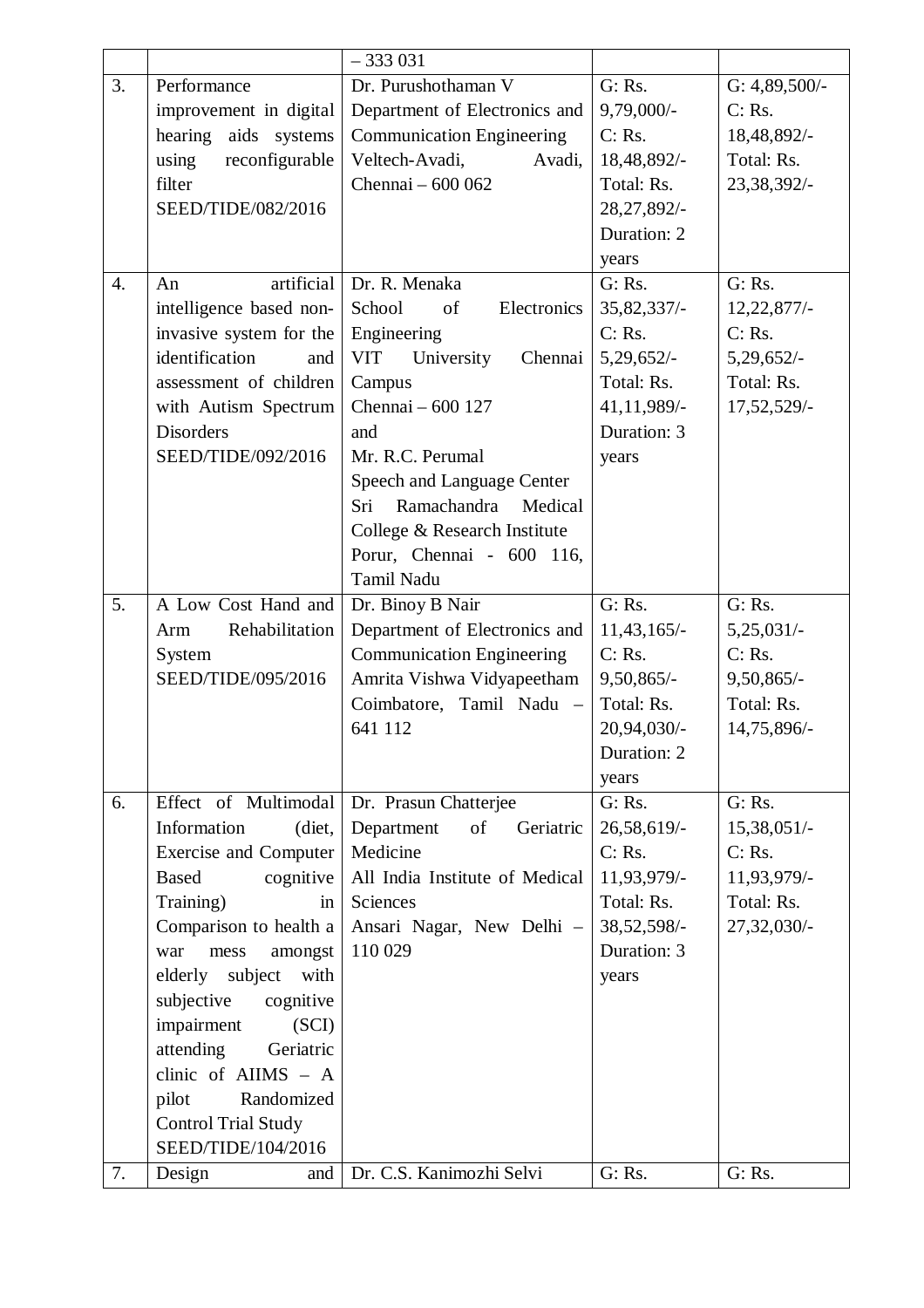| 8.  | development of a tool<br>for childhood autism<br>using<br>soft<br>grading<br>computing techniques<br>SEED/TIDE/106/2016<br>of<br>Development<br>a<br>Novel cost effective<br>Salivary<br>neuroelectro<br>stimulator<br>to<br>treat<br>Yerostomio in elderly | Department<br>of<br>Computer<br>Science and Engineering,<br>Kongu Engineering College<br>Perundurai, Erode - 638052,<br>Tamil Nadu<br>Dr. K. Rajkumar<br>Pathology<br>Oral<br>$\&$<br>Microbiology<br>SRM Dental College,<br>SRM University, Bharthi Salai | 20,62,000/-<br>Total: Rs.<br>20,62,000/-<br>Duration: 3<br>years<br>G: Rs.<br>$7,04,000/-$<br>C: Rs.<br>20, 16, 780/-<br>Total: Rs. | $6,84,000/-$<br>Total: Rs.<br>$6,84,000/-$<br>G: Rs.<br>$6,50,000/$ -<br>C: Rs.<br>20,16,780/<br>Total: Rs. |
|-----|-------------------------------------------------------------------------------------------------------------------------------------------------------------------------------------------------------------------------------------------------------------|------------------------------------------------------------------------------------------------------------------------------------------------------------------------------------------------------------------------------------------------------------|-------------------------------------------------------------------------------------------------------------------------------------|-------------------------------------------------------------------------------------------------------------|
|     | patients<br>SEED/TIDE/126/2016                                                                                                                                                                                                                              | Rampuram, Chennai - 600<br>089.                                                                                                                                                                                                                            | 27, 20, 780/-<br>Duration: 1<br>year                                                                                                | 26,66,780/-                                                                                                 |
| 9.  | An intelligent tutoring<br>for<br>children<br>system<br>with<br>learning<br>disabilities - dyslexia,<br>dysgraphia<br>and<br>dyscalculia".<br>SEED/TIDE/133/2016                                                                                            | Dr. Neelu J. Ahuja<br>Information<br>Centre<br>for<br>Technology<br>University of Petroleum and<br><b>Energy Studies</b><br>Bidholi Campus, Via Prem<br>Nagar<br>Dehradun<br>007,<br>248<br>$\overline{\phantom{a}}$<br>Uttarakhand                        | G: Rs.<br>36, 31, 720/-<br>C: Rs.<br>5,83,684/-<br>Total: Rs.<br>$42,15,404/-$<br>Duration: 30<br>months                            | G: Rs.<br>12,84,000/-<br>C: Rs.<br>5,83,684/-<br>Total: Rs.<br>18,67,684/-                                  |
| 10. | Design<br>and<br>of<br>Development<br>$\rm{a}$<br>prototype<br>wearable<br>spectacle device to get<br>Audio/Speech<br>from<br>Image documents and<br>moving text<br>SEED/TIDE/158/2016                                                                      | Dr. Sreerama Murthy Velaga<br>Computer<br>Science<br>&<br>Engineering<br><b>GMR</b> Institute of Technology<br>Rajam - 532 127, Andhra<br>Pradesh                                                                                                          | G: Rs.<br>29,66,016/-<br>C: Rs.<br>4,98,150/-<br>Total: Rs.<br>34, 64, 166/-<br>Duration: 3<br>years                                | G: Rs.<br>14, 17, 656/-<br>C: Rs.<br>$4,98,150/-$<br>Total: Rs.<br>19,15,806/-                              |
| 11. | Indoor navigation using<br>time<br>real<br>image<br>recognition algorithm<br>SEED/TIDE/202/2016                                                                                                                                                             | Dr. J. Akilandeswari<br>Department<br>of Information<br>Technology<br>Sona College of Technology<br>Salem-636 005, Tamil Nadu                                                                                                                              | G: Rs.<br>49,49,106/-<br>C: Rs.<br>24,08,750/-<br>Total: Rs.<br>73,57,856/-<br>Duration: 3<br>years                                 | G: Rs.<br>28, 22, 706/-<br>C: Rs.<br>24,08,750/-<br>Total: Rs.<br>52,31,456/-                               |
| 12. | Development<br>of<br>communication<br>resources<br>on<br>technological<br>interventions<br>for<br>differently<br>abled<br>and<br>elderly:<br>popularize<br>locally<br>adaptable<br>for real<br>technologies<br>life gains                                   | Dr. Kumar Bharat Bhushan<br>Vigyan Prasar<br>A-50, Institutional Area<br>Sector – 62, Noida, Uttar<br>Pradesh                                                                                                                                              | G:<br>Rs.12,58,000/-<br>$C: Rs.75,000/$ -<br>Total: Rs.<br>$13,33,000/-$<br>Duration: 1<br>year                                     | G:<br>Rs.<br>$10,00,000/$ -<br>C: Rs. $75,000/-$<br>Total: Rs.<br>$10,75,000/-$                             |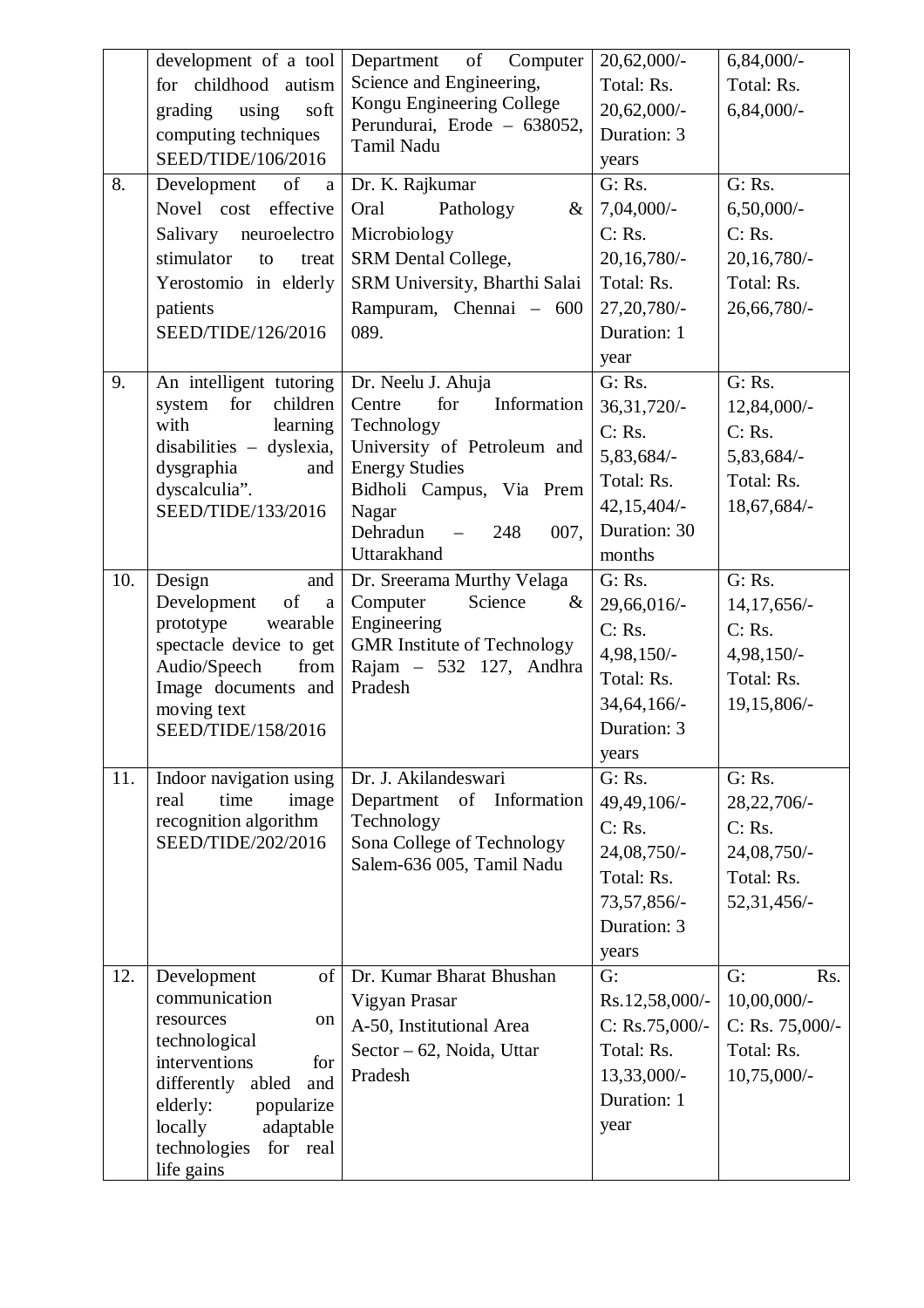|     | SEED/TIDE/001/2017                                    |                                                     |                |                 |
|-----|-------------------------------------------------------|-----------------------------------------------------|----------------|-----------------|
| 13. | Design and fabrication                                | Dr. Balachandra P Shetty                            | G:             | G:              |
|     | of video laryngoscope                                 | Department of Mechanical                            | Rs.35,78,800/- | Rs.12,24,000/-  |
|     | styletoscope<br>with                                  | Engineering                                         | C:             | C:              |
|     | integrated with mobile                                | Nitte Meenakshi Institute of                        | Rs.21,53,480/- | Rs.21,53,480/-  |
|     | phone<br>to<br>overcome<br>difficulty<br>in<br>airway | Technology                                          | Total:         | Total:          |
|     | management for elderly                                | Yelahanka, Bangalore - 560                          | Rs.57,32,280/- | Rs.33,77,480/-  |
|     | SEED/TIDE/002/2017                                    | 064                                                 | Duration: 3    |                 |
|     |                                                       |                                                     | years          |                 |
| 14. | of<br>Development<br>an                               | Dr. P. Balamurugan                                  | G:             | G:              |
|     | automatic multipurpose                                | Department of Mechatronics                          | Rs.24,91,056/- | Rs.12,21,536/-  |
|     | for<br>paralytic<br>bed                               | Engineering                                         | C:             | C:              |
|     | differently-<br>attacked                              | Sri<br>Krishna<br>College<br>of                     | Rs.37,90,942/- | Rs.37,90,942/-  |
|     | abled<br>elderly<br>and                               | Engineering & Technology                            | Total:         | Total:          |
|     | persons                                               | Kuniamuthur, Coimbatore<br>$\overline{\phantom{m}}$ | Rs.62,81,998/- | Rs.50,12,478/-  |
|     | SEED/TIDE/009/2017                                    | 641008                                              | Duration: 3    |                 |
|     |                                                       |                                                     | years          |                 |
| 15. | Frequency<br>modulated                                | Dr. Kondru Ayyappa Swamy                            | G:             | G:              |
|     | hearing aid for elderly                               | Department of Electronics and                       | Rs.30,82,785/- | Rs.12,05,395/-  |
|     | with hearing disability                               | <b>Instrumentation Engineering</b>                  | C: Rs.         | C: Rs.          |
|     | SEED/TIDE/015/2017                                    | <b>Sree</b><br>Vidyanikethan                        | 23,30,452/-    | 23,30,452/-     |
|     |                                                       | Engineering College,                                | Total:         | Total: Rs.      |
|     |                                                       | Chittoor District - 517 102,                        | Rs.54,13,237/- | 35, 35, 847/-   |
|     |                                                       | Andhra Pradesh                                      | Duration: 30   |                 |
|     |                                                       |                                                     | months         |                 |
| 16. | Design<br>and                                         | Dr. JVR Ravindra                                    | G: Rs.         | G: Rs.          |
|     | Development of a Low                                  | Department of Electronics and                       | 23,60,000/-    | 11,80,000/-     |
|     | Cost<br>Foot<br>Therapy                               | <b>Communication Engineering</b>                    | C: Rs.         | C: Rs.          |
|     | Device<br>for<br>Plantar                              | Vardhaman<br>College<br>οf                          | 22,48,120/-    | 22,48,120/-     |
|     | Fasciitis<br>and<br>Other                             | Engineering<br>Shamshabad,                          | Total: Rs.     | Total: Rs.      |
|     | <b>Foot Problems</b>                                  | Hyderabad $-501218$                                 | 46,08,120/-    | 34, 28, 120/-   |
|     | SEED/TIDE/031/2017                                    |                                                     | Duration: 2    |                 |
|     |                                                       |                                                     | years          |                 |
| 17. | Design<br>of<br>Personal                              | Dr. D. Surendran                                    | G: Rs.         | G: $8,73,460/-$ |
|     | Assistant System for                                  | Department<br>Computer<br>of                        | 13,49,460/-    | C: Rs.          |
|     | <b>Alzheimer Patients</b>                             | Science & Engineering                               | C: Rs.         | 43,88,263/-     |
|     | SEED/TIDE/038/2017                                    | College<br>Krishna<br>Sri<br>of                     | 43,88,263/-    | Total: Rs.      |
|     |                                                       | Engineering & Technology                            | Total: Rs.     | 52,61,723/-     |
|     |                                                       | Kuniamuthur, Coimbatore<br>$\overline{\phantom{0}}$ | 57, 37, 723/-  |                 |
|     |                                                       | 641 008                                             | Duration: 2    |                 |
|     |                                                       |                                                     | years          |                 |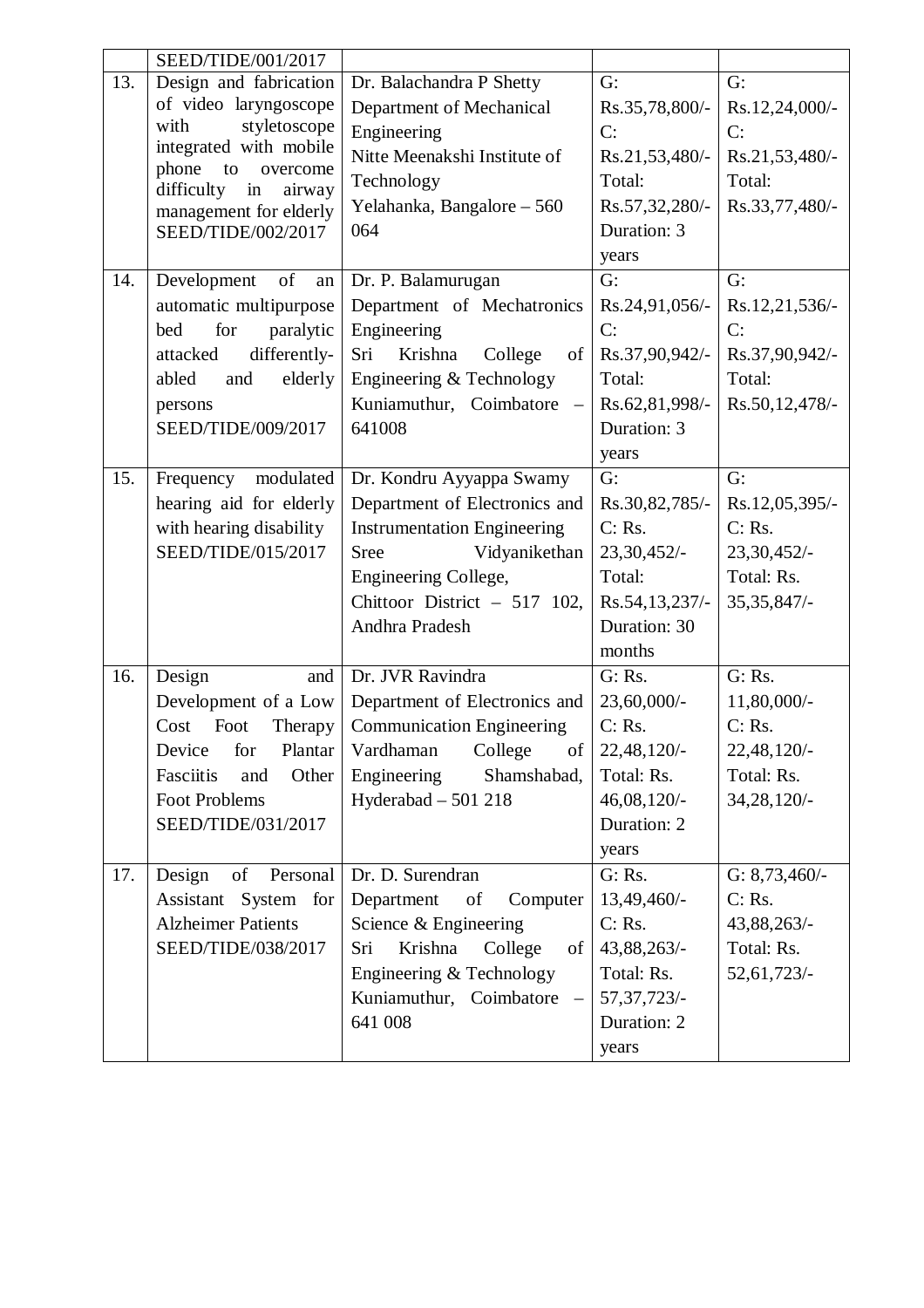**Network Programme: Technology Intervention for Mountain Ecosystem: Livelihood Enhancement through Action Research & Networking (TIME-LEARN) programme** 

| SI.<br>No. | <b>Organization Name</b>                                                                                                                                                                           | Name of PI; Address; State                                                                                                                             | <b>Sanctioned</b><br><b>Amount</b><br>and Date | <b>Released</b><br><b>Amount</b> |
|------------|----------------------------------------------------------------------------------------------------------------------------------------------------------------------------------------------------|--------------------------------------------------------------------------------------------------------------------------------------------------------|------------------------------------------------|----------------------------------|
| 1.         | <b>SEED/TIME/030/2015</b><br>Livelihood Improvement<br>& Drudgery Reduction<br>Appropriate<br>through<br>Livestock<br>Technologies<br><b>Biomass</b><br>and<br>Enhancement in Kumoun<br>Himalayas" | Dr. Pankaj Tewari, Central<br>Himalayan<br>Environment<br>Association<br>(CHEA),<br>06,<br>Waldorf Compound, Mallital,<br>Nainital, Uttarakhand-263001 | Rs.30,83,00<br>$0/-$<br>05-03-2018             | Rs.11,39,000/-                   |

## **II. Scheme for Young Scientists and Technologists (SYST)**

| S.No. | File no. & Project Title  | <b>PI Name Designation</b> | <b>Sanction</b>      | <b>Release</b> |
|-------|---------------------------|----------------------------|----------------------|----------------|
|       |                           | & Address                  | <b>Amount / Date</b> | <b>Amount</b>  |
| 1.    | "Developing a newer       | Dr. Malathi Jojula         | Date of              | <b>General</b> |
|       | diagnostic tool for early |                            | <b>Sanction:-</b>    | Rs.11,52,400/  |
|       | diagnosis of TB, utlizing | Sri Shivani College of     | 13.03.2018           |                |
|       | the spectrophotometer     | Pharmacy, Mulugu           | <b>Sanctioned</b>    | Capital        |
|       | principles"               | Road, Warangal-            | <b>Amount: -</b>     | Rs.40,000/-    |
|       |                           | 506002                     | <b>General</b>       | <b>Total</b>   |
|       | SP/YO/001/2016            |                            | Rs. 23,00,800/-      | Rs.11,92,400/  |
|       |                           |                            | Capital              |                |
|       |                           |                            | Rs.40,000/-          |                |
|       |                           |                            | <b>Total</b>         |                |
|       |                           |                            | Rs. 23,40,800/-      |                |
| 2.    | "Spirulina based          | Dr. Thingujam              | Date of              | <b>General</b> |
|       | nutraceutical bio-product | <b>Indrama Devi</b>        | <b>Sanction:-</b>    | Rs.10,56,550/  |
|       | development, marketing    |                            | 10.07.2017           |                |
|       | for improvement of        | Institute of               | <b>Sanctioned</b>    | Capital        |
|       | livelihood of local       | Bioresources and           | <b>Amount: -</b>     | Rs.60.000/-    |
|       | community of valley       | Sustainable                | <b>General</b>       | <b>Total</b>   |
|       | region of Imphal"         | Development (IBSD),        | Rs.20,28,350/-       | Rs.11,16,550/  |
|       |                           | (A National Institute of   | Capital              |                |
|       | SP/YO/004/2016            | DBT, Govt. of India),      | Rs.60,000/-          |                |
|       |                           | takyelpat, Imphal-         | <b>Total</b>         |                |
|       |                           | 795001, Manipur            | Rs.20,88,350/-       |                |
|       |                           |                            |                      |                |
| 3.    | "Microbial and            | Dr. Diganta Narzary        | Date of              | <b>General</b> |
|       | biochemical study on      |                            | <b>Sanction:-</b>    | Rs.5,58,220/-  |
|       | traditionally fermented   | Gauhati University,        | 30.06.2017           |                |
|       | fish food 'Napham' of     | Guwahati Assam-            | <b>Sanctioned</b>    |                |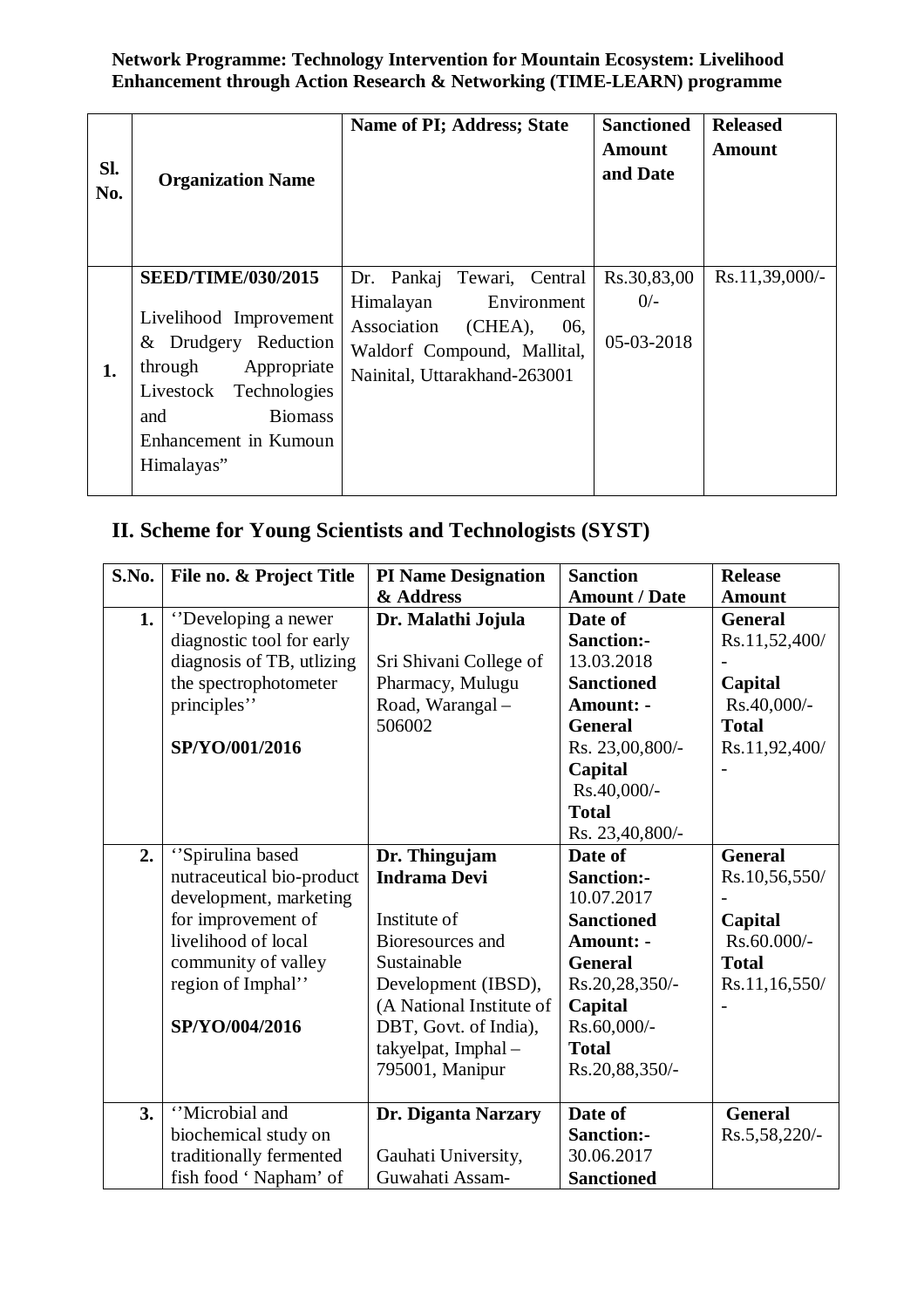| 4. | Assam for value<br>addition"<br>SP/YO/023-01/2016<br>"Development of Pico<br>Hydro-Solar-Wind-<br>Hydrid System with<br>Phytoremediation in<br>Tribal/Hilly areas"<br>SP/YO/035/2016                                                                                                                                | 781014<br>Rati Ranjan Sabat<br>Gandhi Institute of<br>Engineering and<br>Technology Po:<br>Kharling Gunupur, Dt:<br>Rayagada Odisa-<br>765022                                               | <b>Amount: -</b><br><b>General</b><br>Rs.11,72,940/-<br>Capital<br>$Nil/-$<br><b>Total Amount</b><br>Rs.11,72,940/-<br>Date of<br><b>Sanction:-</b><br>26.02.2018<br><b>Sanctioned</b><br>Amount: -<br><b>General</b><br>Rs.15,47,612/-<br>Capital<br>Rs.16,30,400/-<br><b>Total</b><br>Rs. 31,78,012/- | <b>General</b><br>Rs.7,00,672/-<br>Capital<br>Rs.15,30,400/<br><b>Total</b><br>Rs.22,31,072/ |
|----|---------------------------------------------------------------------------------------------------------------------------------------------------------------------------------------------------------------------------------------------------------------------------------------------------------------------|---------------------------------------------------------------------------------------------------------------------------------------------------------------------------------------------|---------------------------------------------------------------------------------------------------------------------------------------------------------------------------------------------------------------------------------------------------------------------------------------------------------|----------------------------------------------------------------------------------------------|
| 5. | "Design and<br>Development of<br>Innovation leather<br>lifestyle products in<br>combination with ethnic<br>textile material and<br>natural fibres of north<br>eastern part of India for<br>the self-sustainability<br>and socio economic<br>development of rural<br>population in that<br>region"<br>SP/YO/045/2016 | <b>K.Karthikeyan</b><br><b>Centre for Leather</b><br>Apparl/Accessories<br>Development (CLAD),<br><b>CSIR-</b> Central Leather<br>Research Institute,<br>Adyar, Chennai-<br>600020          | Date of<br><b>Sanction:-</b><br>10.07.2017<br><b>Sanctioned</b><br>Amount: -<br><b>General</b><br>Rs.15,72,960/-<br>Capital<br>$Rs.1,17,600/-$<br><b>Total</b><br>Rs.16,90,560/-                                                                                                                        | <b>General</b><br>Rs.4,67,820/-<br>Capital<br>Rs.1,17,600/-<br><b>Total</b><br>Rs.5,85,420/- |
| 6. | "Development of LED<br>traps for controlling<br>major insect pests and<br>predators in muga<br>ecosystem - Needs for<br>organic muga silk<br>production"<br>SP/YO/056/2016                                                                                                                                          | Dr. Rajesh Kumar<br>Central Muga, ERI<br>Research & Training<br>Institute<br><b>Central Silk Board</b><br>Minsitry of Textiles,<br>Govt. of India<br>Lahdoigarh $-785700$<br>Jorhat (ASSAM) | Date of<br><b>Sanction:-</b><br>22-06-2017<br><b>Sanctioned</b><br>Amount: -<br><b>General</b><br>Rs.10,96,100/-<br>Capital<br>Rs.3,83,252/-<br><b>Total</b><br>Rs.14,79,352/-                                                                                                                          | <b>General</b><br>Rs.5,48,050/-<br>Capital<br>Rs.3,83,252/-<br><b>Total</b><br>Rs.931302     |
| 7. | "Bioprocessing of agro-<br>residues with coconut<br>husk and jute for the<br>production of<br>lignocellulotic enzymes<br>with simultaneous<br>softening process of<br>natural fibres"<br>SP/YO/068/2016                                                                                                             | Dr. J. Jayapriya<br>ACTech, Anna<br>University<br>Chennai-600025<br>Tamilnadu                                                                                                               | Date of<br><b>Sanction:-</b><br>30.06.2017<br><b>Sanctioned</b><br><b>Amount: -</b><br><b>General</b><br>Rs.8,16,990/-<br>Capital<br>Rs.9,98,367/-<br><b>Total</b>                                                                                                                                      | <b>General</b><br>Rs.4,00,020/-<br>Capital<br>Rs.9,98,367/-<br><b>Total</b><br>Rs.13,98,387/ |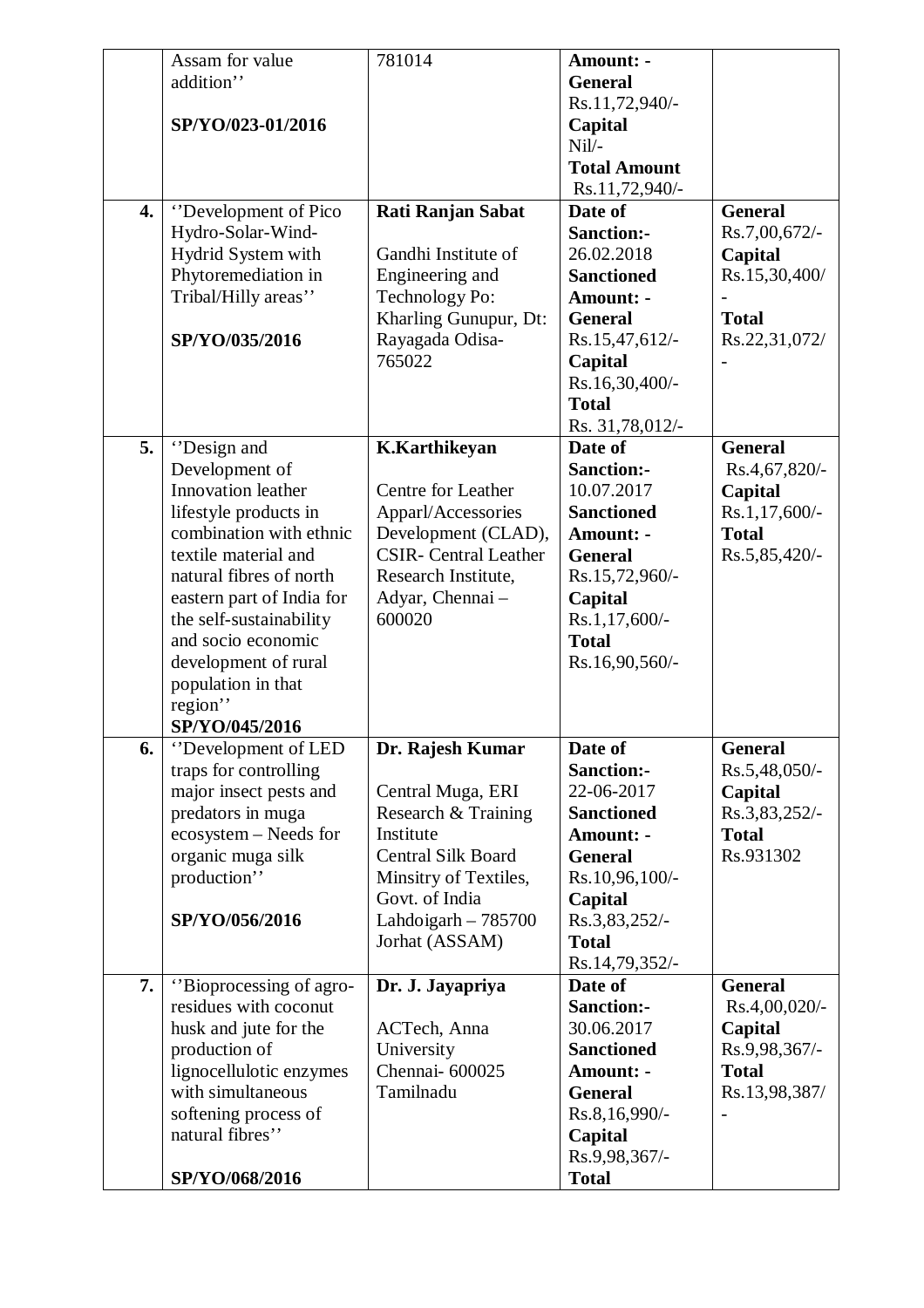|    |                             |                              | Rs. 18, 15, 357/- |                  |
|----|-----------------------------|------------------------------|-------------------|------------------|
| 8. | "Standardization of         | Shilpa Sharma                | Date of           | <b>General</b>   |
|    | protocols for in vitro      |                              | <b>Sanction:-</b> | Rs.9,98,781/-    |
|    | micropropagation of         | Society for                  | 12.12.2017        | Capital          |
|    | Cherry rootstocks"          | Technology &                 | <b>Sanctioned</b> | Rs.6,58,301/-    |
|    |                             | Development Malori,          | Amount: -         | <b>Total</b>     |
|    | SP/YO/078/2016              | Post - Behna, Tehsil-        | <b>General</b>    | Rs.16,57,082/    |
|    |                             | Sadar, Distt-Mandi,          | Rs.27,72,181/-    |                  |
|    |                             | Himachal Pardesh-            | Capital           |                  |
|    |                             | 175006                       | Rs. 6,58,301/-    |                  |
|    |                             |                              | <b>Total</b>      |                  |
|    |                             |                              |                   |                  |
|    |                             |                              | Rs. 34,30,482/-   |                  |
| 9. | "Development of simple      | Dr. Naveen Kumar             | Date of           | <b>General</b>   |
|    | and rapid method for        |                              | <b>Sanction:-</b> | Rs.6,05,469/-    |
|    | detection of pesticides in  | School of                    | 08-02-2018        | Capital          |
|    | food products using         | Bioengineering and           | <b>Sanctioned</b> | Rs.6,75,684/-    |
|    | nanotechnology"             | Food Technology,             | <b>Amount: -</b>  | <b>Total</b>     |
|    |                             | Shoolini University,         | <b>General</b>    | Rs.12,81,153/    |
|    | SP/YO/097/2016              | Solan Himachal               | Rs.15,71,269/-    |                  |
|    |                             | Pardesh - 173229             | Capital           |                  |
|    |                             |                              | Rs. 13,51,368/-   |                  |
|    |                             |                              | <b>DST Share</b>  |                  |
|    |                             |                              | $Rs.6,75,684/-$   |                  |
|    |                             |                              | <b>Total</b>      |                  |
|    |                             |                              | Rs. 29, 22, 637/- |                  |
|    |                             |                              |                   |                  |
|    |                             |                              | <b>DST Share</b>  |                  |
|    |                             |                              | Rs.22,46,953/-    |                  |
|    | 10. "Utilization of Flower  | <b>Ashwathy S Das I</b>      | Date of           | <b>General</b>   |
|    | Waste Generated in          |                              | Sanction:-        | Rs.5,98,900/-    |
|    | Temple and Market           | Sir M. Visvesvaraya          | 24.07.2017        | Capital          |
|    | Vicinity for                | Institute of Technology      | <b>Sanctioned</b> | Rs.2,27,772/-    |
|    | Development of Value        | (Sir MVIT),                  | Amount: -         | <b>Total</b>     |
|    | added products as a         | Krishnadevararya             | General           | Rs.8,26,672/-    |
|    | <b>Revenue Generation</b>   | Nagar,                       | Rs.11,97,800/-    |                  |
|    | Model for Women"            | Hunasamaranahalli,           | Capital           |                  |
|    |                             | <b>International Airport</b> | Rs. 2,27,772/-    |                  |
|    | SP/YO/103/2016              | Road, Via yelahanka,         | <b>Total</b>      |                  |
|    |                             | Bangalore, Karnataka-        | Rs. 14,25,572/-   |                  |
|    |                             | 562157                       |                   |                  |
|    | 11. "Development of farmer" | <b>Ms. Sumit Inder</b>       | Date of           | <b>General</b>   |
|    | friendly                    | Kaur                         | Sanction:-        | $Rs.5,00,000/$ - |
|    | immunochromatographic       |                              | 08.02.2018        | Capital          |
|    | strips for the detection of | Department of Plant          | <b>Sanctioned</b> | Rs.1,52,718/-    |
|    | potato virues"              | Pathology                    | Amount: -         | <b>Total</b>     |
|    |                             | Punjab Agricultural          | <b>General</b>    | Rs.6,52,718/-    |
|    | SP/YO/106/2016              | University, Ludhiana         | Rs.15,25,700/-    |                  |
|    |                             |                              |                   |                  |
|    |                             | Punjab                       | Capital           |                  |
|    |                             |                              | Rs. 1,52,718/-    |                  |
|    |                             |                              | <b>Total</b>      |                  |
|    |                             |                              | Rs. 16,78,418/-   |                  |
|    | 12. "Utlization of rumen"   | Dr. Ajit Kumar               | Date of           | General          |
|    | digesta waste from          |                              | Sanction:-        | Rs.7,84,220/-    |
|    | slaughter house as          | College of Veterinary        | 27.06.2017        | Capital          |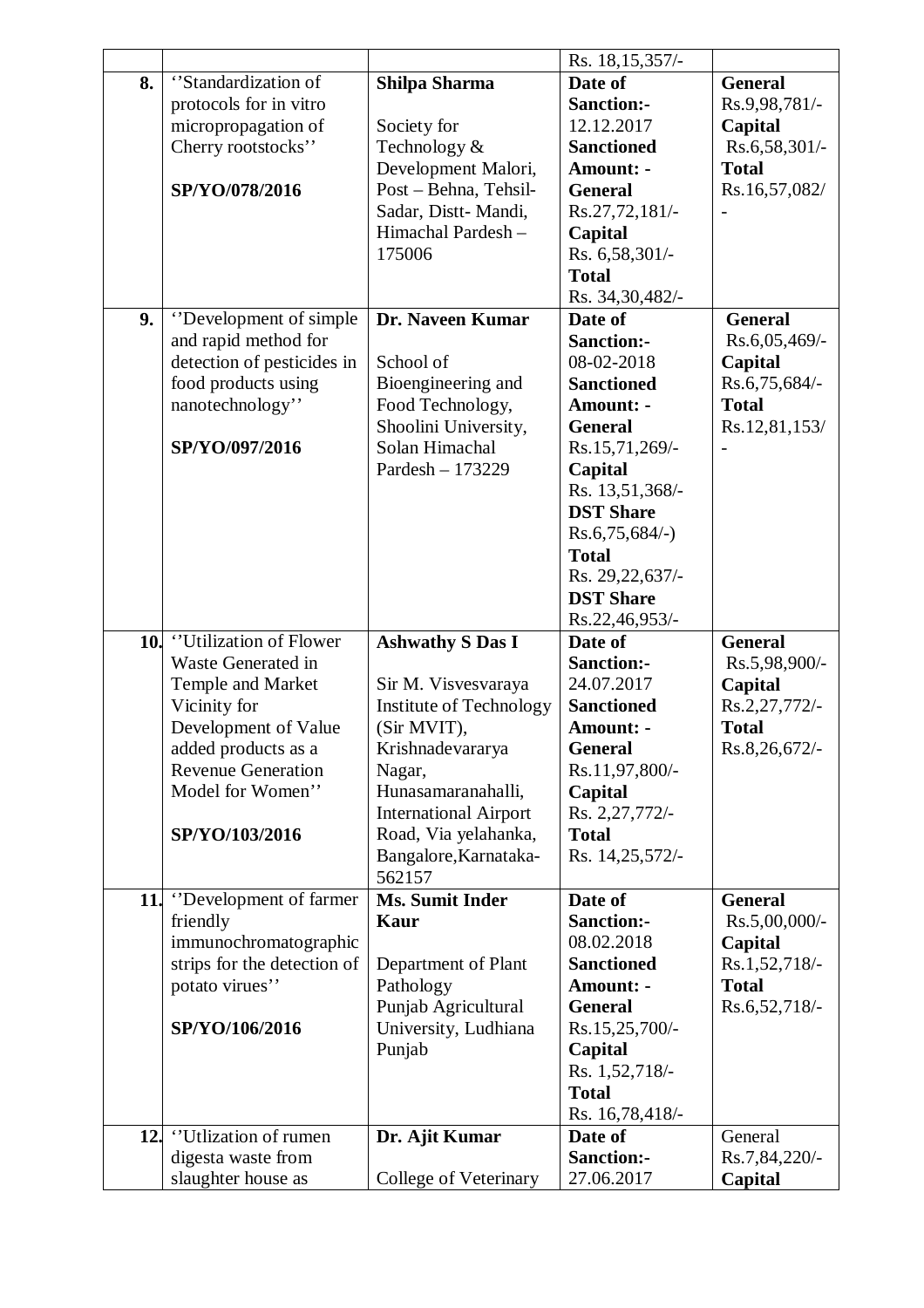| alternative local protein                       | and Animal Science,                         | <b>Sanctioned</b>                | Rs.3,38,500/-  |
|-------------------------------------------------|---------------------------------------------|----------------------------------|----------------|
| sources for economical                          | Sardar Vallabhbhai                          | Amount: -                        | <b>Total</b>   |
| ration production and                           | Patel University of                         | <b>General</b>                   | Rs.11,22,720/  |
| controlling                                     | Agriculture $\&$                            | Rs.16,24,940/-                   |                |
| environmental                                   | Technology,                                 | Capital                          |                |
| pollution"                                      | Modipuran, Meerut-                          | Rs.3,38,500/-                    |                |
|                                                 | 250110                                      | <b>Total</b>                     |                |
| SP/YO/110/2016                                  |                                             | Rs. 19,63,440/-                  |                |
| 13. "Development of Edible"                     | Mr. Diwas Pradhan                           | Date of                          | <b>General</b> |
| <b>Antimicrobial Packaging</b>                  |                                             | <b>Sanction:</b>                 | Rs.            |
| <b>Films for Traditional</b>                    | Dairy Microbiology                          | 10/11/2017                       | 7,99,800/-     |
|                                                 | Division, ICAR-                             | <b>Sanctioned</b>                |                |
| Dairy Sweetmeats Using<br>Metabolites of Lactic |                                             |                                  |                |
|                                                 | National Dairy<br><b>Research Institute</b> | Amount:                          |                |
| Acid Bacteria"                                  |                                             | <b>General</b>                   |                |
|                                                 | (NDRI), Karnal -                            | Rs.24,83,688/-                   |                |
| SP/YO/067/2017                                  | 132001                                      | <b>Capital Nil</b>               |                |
|                                                 |                                             | <b>Total</b>                     |                |
|                                                 |                                             | Rs.24,83,688/-                   |                |
| 14. "Value Addition of                          | <b>Mr.Sumedha Nanda</b>                     | Date of                          | <b>General</b> |
| Chironji and Tendu                              | Sahu                                        | <b>Sanction:</b>                 | Rs.            |
| Fruits for Socio-                               |                                             | 12/9/2017                        | 5, 35, 291/-   |
| economic Development                            | Centre for Rural                            | <b>Sanctioned</b>                | Capital        |
| of Tribal's in Western                          | Development &                               | Amount:                          | Rs.2,05,910/-  |
| Odisha"                                         | Technology Indian                           | <b>General</b>                   | <b>Total</b>   |
|                                                 | Institute of Technology                     | Rs. 19,03,691/-                  | Rs.741201      |
| SP/YO/070/2017                                  | Delhi Hauz Khas, New                        | Capital                          |                |
|                                                 | Delhi - 110016                              | Rs.2,05,910/-                    |                |
|                                                 |                                             | <b>Total</b>                     |                |
|                                                 |                                             | Rs.21,09,601/-                   |                |
| 15. Computational                               | Dr. Potshangban                             | Date of                          | General        |
| dissection and validation                       | Angamba Meetei                              | <b>Sanction:</b>                 | Rs.6,88,834/-  |
| of traditional medicinal                        |                                             | 1/11/2017                        | Capital        |
| plant system of                                 | Manipur University,                         | <b>Sanctioned</b>                | Rs.6,91,800/-  |
| Manipur"                                        | Dept. Of                                    | <b>Amount:</b>                   | <b>Total</b>   |
|                                                 | Biotechnology,                              | <b>General</b>                   | Rs.13,80,634/  |
| SP/YO/071/2017                                  | Manipur, Canchipur,                         | Rs.19,31,382/-                   |                |
|                                                 | Imphal - 795003                             | Capital                          |                |
|                                                 |                                             | Rs.6,91,800/-                    |                |
|                                                 |                                             | <b>Total</b>                     |                |
|                                                 |                                             | Rs.26,23,182/-                   |                |
| <b>16.</b> "Designer Food for                   | Dr. Harsh Panwar                            | Date of                          | <b>General</b> |
| Management of Type $-2$                         | Guru Angad Deve                             | <b>Sanction:</b>                 | Rs.7,33,400/-  |
| Diabetes: Targeting the                         | Veterinary & Animal                         | 12.09.2017                       |                |
| Gut-Hormone                                     | <b>Sciences University</b>                  | <b>Sanctioned</b>                |                |
| Modulatory Potential of                         | (GADVASU),                                  | Amount:                          |                |
| Probiotics"                                     |                                             |                                  |                |
|                                                 | Ferozepur Road,<br>Ludhiana $-141004$       | <b>General</b><br>Rs.22,44,696/- |                |
|                                                 |                                             |                                  |                |
| SP/YO/075/2017                                  | Punjab                                      | Capital -Nil/                    |                |
| 17. Prophylactic catalytic                      | <b>Sandeep</b>                              | Date of                          | <b>General</b> |
| dermal cream to prevent                         | Chandrashekharappa                          | <b>Sanction:</b>                 | Rs.10,49,700/  |
| pesticide exposure                              | <b>Institute for Stem Cell</b>              | 11/9/2017                        |                |
| during farming                                  | Biology and                                 |                                  |                |
| practices"                                      | <b>Regenerative Medicine</b>                | <b>Sanctioned</b>                |                |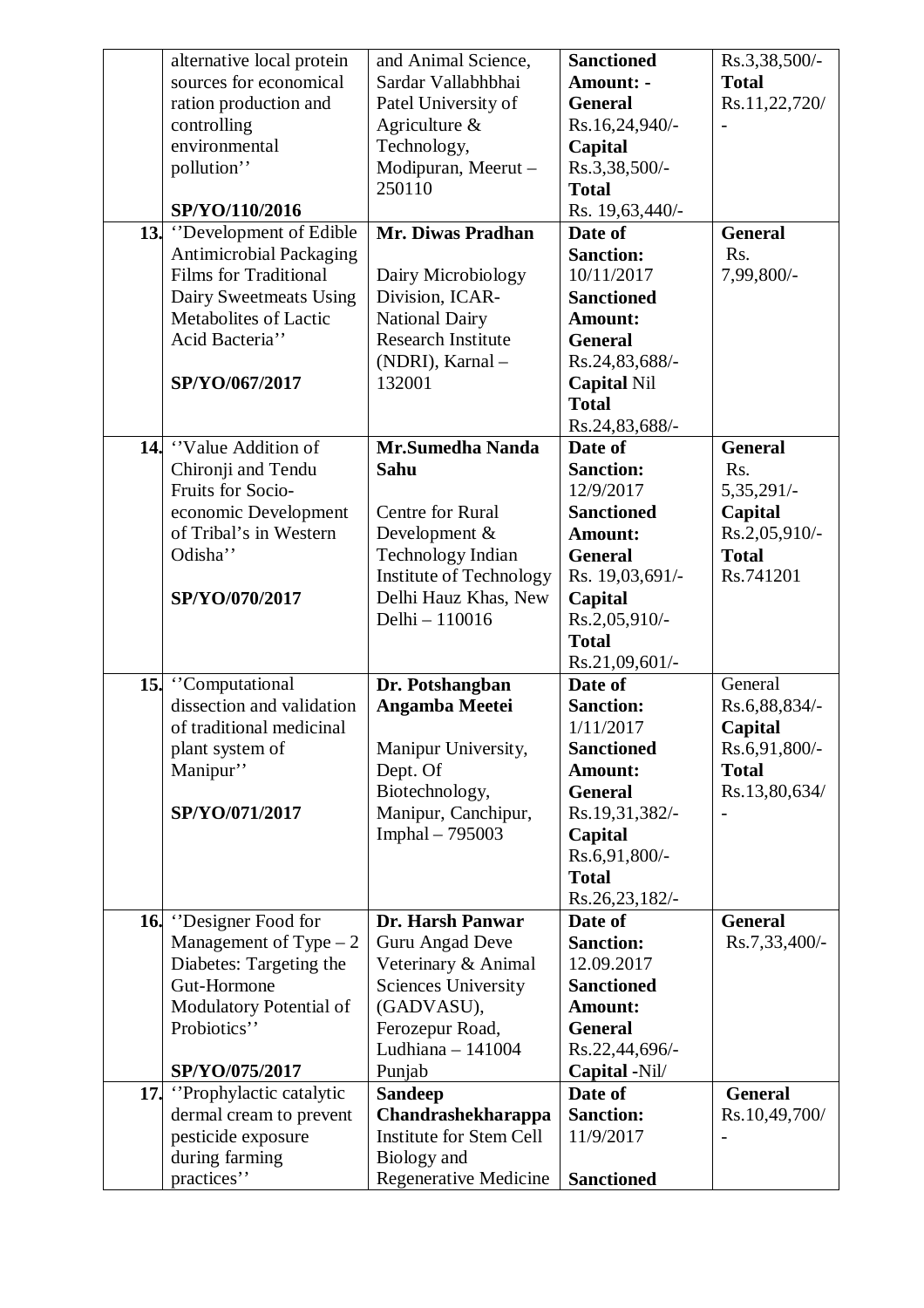|     |                                     | (inStem), UAS-GK                        | Amount:                          |                 |
|-----|-------------------------------------|-----------------------------------------|----------------------------------|-----------------|
|     | SP/YO/078/2017                      | VK campus Bellary                       | <b>General</b>                   |                 |
|     |                                     | Road, Bangalore-                        | Rs. 31,49,100/-                  |                 |
|     |                                     | 560065                                  | $Capital = NIL$                  |                 |
|     |                                     | Karnataka                               | <b>Total</b>                     |                 |
|     |                                     |                                         | Rs.31,49,100/-                   |                 |
|     | 18. "Electrochemical DNA            | Dr. Ankur Kaushal                       | Date of                          | <b>General</b>  |
|     | sensor for the diagnosis            |                                         | <b>Sanction:</b>                 | Rs.6,73,000/-   |
|     | of Scrub Typhus"                    | Shoolini University                     | 15.03.2018                       | Capital         |
|     |                                     | Post Box 9, Head Post                   | <b>Sanctioned</b>                | Rs.4,50,000/-   |
|     | SP/YO/079/2017                      | Office,                                 | Amount:                          | <b>Total</b>    |
|     |                                     | The mall, Solan -                       | <b>General</b>                   | Rs.1123000      |
|     |                                     | 173212                                  | Rs.19,42,560/-                   |                 |
|     |                                     | (H.P)                                   | Capital                          |                 |
|     |                                     |                                         | Rs. 15,00,000/-                  |                 |
|     |                                     |                                         | <b>DST's Share</b>               |                 |
|     |                                     |                                         | $Rs.7,50,000/-$ )                |                 |
|     |                                     |                                         | <b>Total</b>                     |                 |
|     |                                     |                                         | Rs.34,42,560/-                   |                 |
|     |                                     |                                         | <b>DST's Share</b>               |                 |
|     |                                     |                                         | Rs.26,92,560/-                   |                 |
|     | <b>19.</b> "Development of simple"  | <b>Shailesh Agrawal</b>                 | Date of                          | <b>General</b>  |
|     | and cost effective                  |                                         | <b>Sanction:</b>                 | Rs.5,75,418/-   |
|     | process for recovery of             | Visvesvaraya National                   | 02.01.2018                       | Capital         |
|     | proteins from dairy                 | Institute of Technology                 | <b>Sanctioned</b>                | Rs.5, 14, 752/- |
|     | waste"                              | (VNIT), Nagpur                          | Amount:                          | <b>Total</b>    |
|     |                                     |                                         | <b>General</b>                   | Rs.10,90,170/   |
|     | SP/YO/081/2017                      |                                         | Rs.10,83,918/-                   |                 |
|     |                                     |                                         |                                  | $\overline{a}$  |
|     |                                     |                                         | Capital                          |                 |
|     |                                     |                                         | Rs. 5, 14, 752/-<br><b>Total</b> |                 |
|     |                                     |                                         |                                  |                 |
|     | 20. "Study of bioactive"            | <b>Shamandeep Kuar</b>                  | Rs.15,98,670/-<br>Date of        | <b>General</b>  |
|     |                                     |                                         | <b>Sanction:</b>                 | Rs.6,73,187/-   |
|     | compounds flour and                 |                                         | 02.01.2018                       | Capital         |
|     | starch properties of                | Chaudhary Devi Lal<br>University, Sirsa | <b>Amount</b>                    | Rs.11,79,904/   |
|     | underutilized pearl millet<br>crop" | (Haryana)                               | <b>Sanctioned:</b>               |                 |
|     |                                     |                                         | <b>General</b>                   | <b>Total</b>    |
|     |                                     |                                         |                                  |                 |
|     | SP/YO/087/2017                      |                                         | Rs.17,01,487/-                   | Rs.1853091      |
|     |                                     |                                         | Capital                          |                 |
|     |                                     |                                         | Rs.11,79,904/-                   |                 |
|     |                                     |                                         | <b>Total</b>                     |                 |
|     |                                     |                                         | Rs.28,81,391/-                   |                 |
| 21. | "Molecular and                      | Dr. Pratibha R. Kale                    | Date of                          | <b>General</b>  |
|     | serological Study for               | Institute of Liver and                  | <b>Sanction:</b>                 | Rs.7,51,982/-   |
|     | rapid diagnosis of                  | <b>Biliary Sciences, New</b>            | 05/12/2017                       | Capital         |
|     | <b>Invasive Fungal</b>              | Delhi Sector D1,                        | <b>Sanctioned</b>                | Rs.15,25,245/   |
|     | Infection in Chronic                | Vasant Kunj, New                        | Amount:                          |                 |
|     | liver diseases"                     | Delhi - 110070                          | <b>General</b>                   | <b>Total</b>    |
|     |                                     |                                         | Rs.19,00,966/-                   | Rs.22,77,227/   |
|     | SP/YO/092/2017                      |                                         | Capital                          |                 |
|     |                                     |                                         | Rs.15,25,245/-                   |                 |
|     |                                     |                                         | <b>Total</b>                     |                 |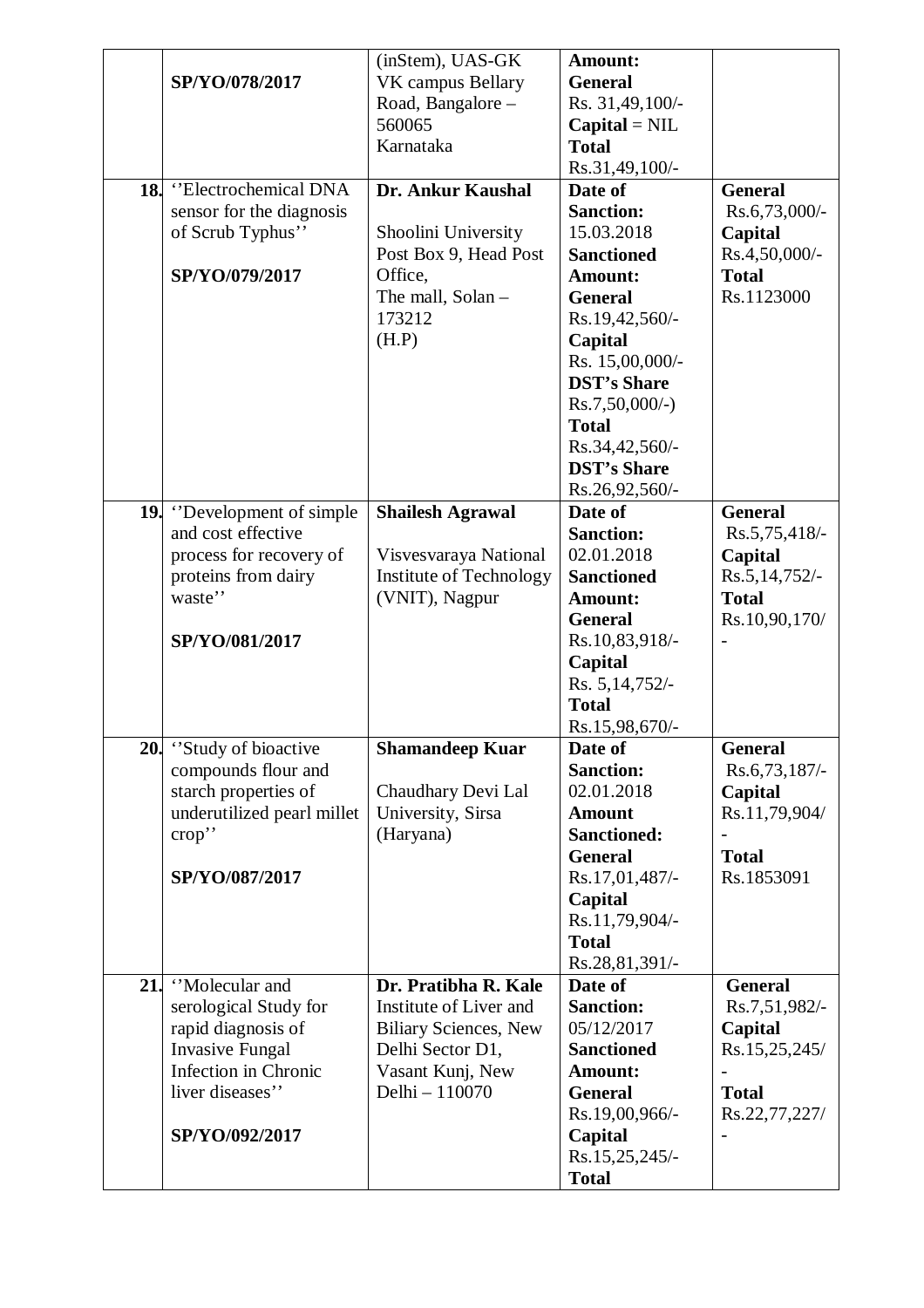|                                                                                                                                                                                                                        |                                                                                                                                                                                                                     | Rs.34,26,211/-                                                                                                                                                                                                                                 |                                                                                                                              |
|------------------------------------------------------------------------------------------------------------------------------------------------------------------------------------------------------------------------|---------------------------------------------------------------------------------------------------------------------------------------------------------------------------------------------------------------------|------------------------------------------------------------------------------------------------------------------------------------------------------------------------------------------------------------------------------------------------|------------------------------------------------------------------------------------------------------------------------------|
| 22. "Water quality"<br>assesment and indexing<br>of River Ganga and<br>Ganga Canal in<br>Uttarakhand"<br>SP/YO/095/2017<br>23. "A novel approach for<br>the automated detection<br>and quantification of<br>eryptosis" | Dr. Gagan Matta<br>Department of<br>Zoology and<br>Environmental<br>Science, Gurukula<br>Kangri University,<br>Haridwar $-249404$<br>Uttarakhand<br><b>Sanu Susan Jacob</b><br>Kasturba Medical<br>College, Manipal | Date of<br><b>Sanction:</b><br>10/11/2017<br><b>Sanctioned</b><br>Amount:<br><b>General</b><br>Rs.18,06,996/-<br>Capital<br>Rs.12,09,200/-<br><b>Total</b><br>Rs.30,16,196/-<br>Date of<br><b>Sanction:</b><br>09.01.2018<br><b>Sanctioned</b> | General<br>Rs.<br>9,82,096/-<br>Capital<br>Rs.12,09,200/<br><b>Total</b><br>Rs.21,91,296/<br><b>General</b><br>Rs.2,55,420/- |
| SP/YO/096/2017                                                                                                                                                                                                         | University, Manipal-<br>576104, Udupi<br>District,<br>Karnataka                                                                                                                                                     | Amount:<br><b>General</b><br>Rs.7,62,080/-<br>Capital -Nil/-<br><b>Total</b><br>Rs. 7,62,080/-                                                                                                                                                 |                                                                                                                              |
| 24. "Development of a<br>novel Non-invasive<br>probiotic map for<br>differential diagnosis of<br>gluten allergy and celiac<br>disease patients"<br>SP/YO/097/2017                                                      | Dr. Malika Arora<br>Multi Disciplinary<br>Research Unit,<br>University Centre of<br>Excellence in<br>Research, Baba Farid<br>University of Health<br>Sciences, Faridkot                                             | Date of<br><b>Sanction:</b><br>25/10/2017<br><b>Sanctioned</b><br><b>Amount:</b><br>General<br>Rs.23,60,590/-<br>Capital<br>Rs.4,00,000/-<br><b>Total</b><br>Rs.27,60,590/-                                                                    | <b>General</b><br>Rs.8,06,275/-<br>Capital<br>Rs.4,00,000/-<br><b>Total</b><br>Rs.12,06,275/                                 |
| 25. 'Sustainable<br>Management of Heavy<br><b>Metal Pollution for</b><br><b>Better Health with Cost</b><br><b>Effective Greeen Clean</b><br>and Eco – Friendly<br>Technology"<br>SP/YO/099/2017                        | Ms. Pooja Sharma<br>Guru Nanak Dev<br>University<br>Amritsar - 143001<br>(Punjab)                                                                                                                                   | Date of<br><b>Sanction:</b><br>15/12/2017<br><b>Sanctioned</b><br><b>Amount:</b><br><b>General</b><br>Rs.20,38,180/-<br>Capital<br>Rs.2,06,000/-<br><b>Total</b><br>Rs.22,44,180/-                                                             | <b>General</b><br>Rs.6,59,580/-<br>Capital<br>Rs.2,06,000/-<br><b>Total</b><br>Rs.8,65,580/-                                 |
| 26. Technological<br>development in<br>geriatrics dairy foods<br>and its entrepreneurial<br>among farming<br>community in Jammu<br>province of J & K state"<br>SP/YO/103/2017                                          | Dr. Arvind Kumar<br>Division of Livestock<br><b>Products Technology</b><br><b>Faculty of Veterinary</b><br>Sciene & Animal<br>Husbandry Sher-e-<br>Kashmir University of<br>Agricultural Sc. &<br>Tech. R.S.Pura,   | Date of<br><b>Sanction:</b><br>26/10/2017<br><b>Sanctioned</b><br><b>Amount:</b><br><b>General</b><br>Rs.8,10,900/-<br>Capital<br>Rs.13,70,000/-                                                                                               | <b>General</b><br>Rs.4,94,500/-<br>Capital<br>Rs.13,70,000/<br><b>Total</b><br>Rs.1864500                                    |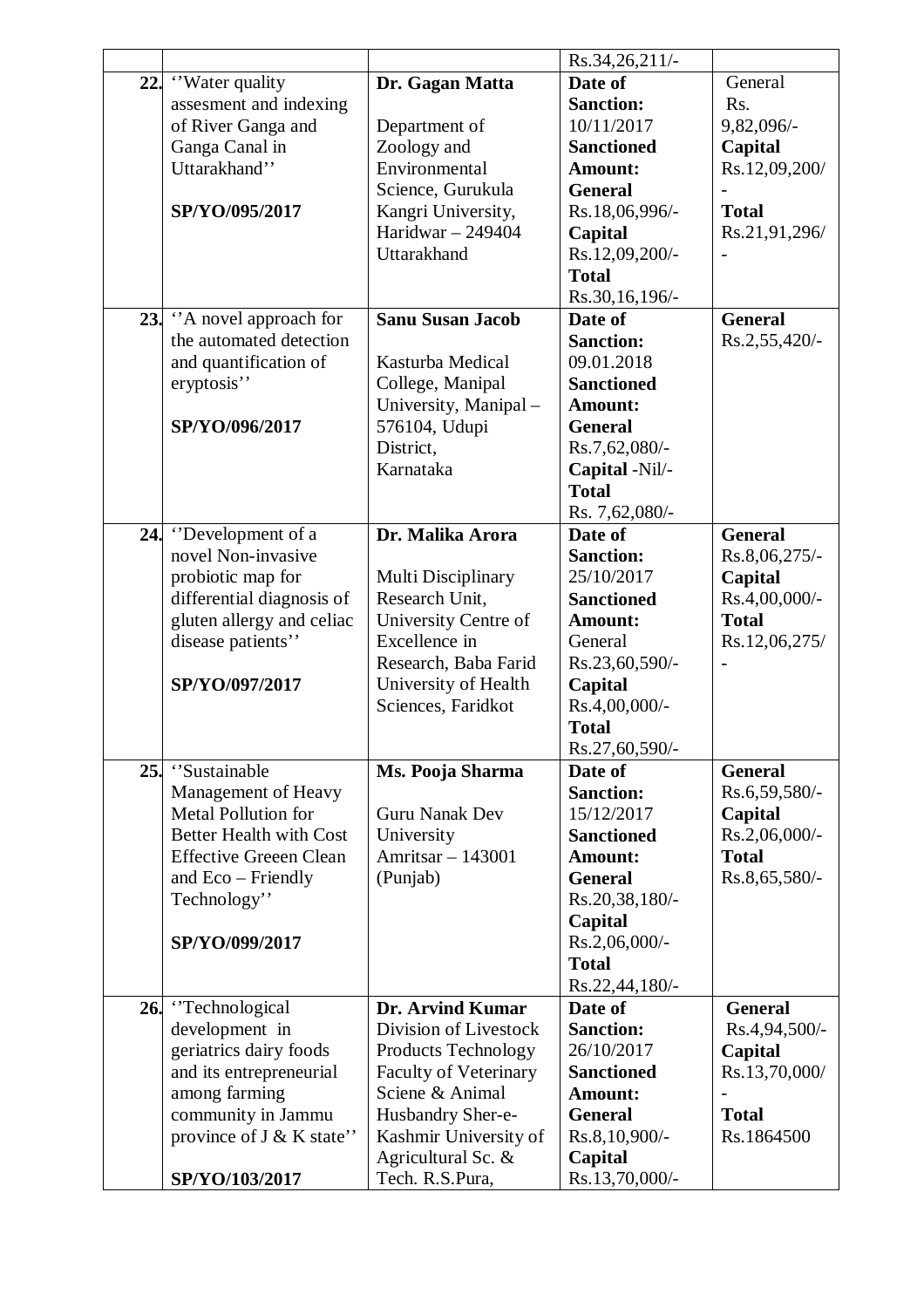|     |                                | Jammu - 181102           | <b>Total</b>      |                |
|-----|--------------------------------|--------------------------|-------------------|----------------|
|     |                                | Jammu & Kashmir          | Rs.21,80,900/-    |                |
| 27. | SP/YO/002/2017                 | Dr. Biswajeet            | Date of           | <b>General</b> |
|     | <b>Technology Intervention</b> | <b>Mukherjee</b>         | <b>Sanction:</b>  | Rs.5,80,663/-  |
|     | in Product Design for the      |                          | 1/11/2017         | Capital        |
|     | Elderly-Case Studies on        | Indian Institute of      | <b>Sanctioned</b> | Rs.4,68,177    |
|     | <b>Umbrella and Stick</b>      | Information              | Amount:           | <b>Total</b>   |
|     | Designs                        | Technology, Design &     | <b>General</b>    | Rs.10,48,840/  |
|     |                                | Manufacturing,           | Rs.11,00,463/-    |                |
|     |                                | Jabalpur-482005          | Capital           |                |
|     |                                |                          | Rs.4,68,177/-     |                |
|     |                                |                          | <b>Total</b>      |                |
|     |                                |                          | Rs.15,68,640/-    |                |
|     | 28. SP/YO/004/2017             | Dr. Beulah M             | Date of           | <b>General</b> |
|     | Value addition in waste        |                          | <b>Sanction:</b>  | Rs.6,14,000/-  |
|     | foundry sand from              | Christ University,       | 02.01.2018        | Capital        |
|     | Belgaum foundry cluster        | <b>Mysore Road</b>       | <b>Sanctioned</b> | Rs.2,00,000/-  |
|     | and red mud from               | Kumbalagodee (PO),       | Amount:           | <b>Total</b>   |
|     | Hindalco for use as a          | Kanminike, Bangalore-    | <b>General</b>    | Rs.8,14,000/-  |
|     | low cost civil                 | 560074                   | Rs.18,53,480/-    |                |
|     | construction material          |                          | Capital           |                |
|     |                                |                          | Rs.2,00,000/-     |                |
|     |                                |                          | <b>Total</b>      |                |
|     |                                |                          | Rs.20,53,480/-    |                |
|     | 29. SP/YO/008/2017             | Dr. Kiran Kumar R.       | Date of           | <b>General</b> |
|     | Design, synthesis of           | <b>Surati</b>            | <b>Sanction:</b>  | Rs.7,70,671/-  |
|     | heteroleptic                   |                          | 12.01.2018        | Capital        |
|     | Zn(II)complexes for            | Sardar Patel             | <b>Sanctioned</b> | Rs.10,25,777/  |
|     | organic light emitting         | University, Dept. Of     | <b>Amount:</b>    |                |
|     |                                | Chemistry,               | <b>General</b>    | <b>Total</b>   |
|     | devices (OLEDs)                |                          | Rs.19,32,311/-    | Rs.17,96,448/  |
|     |                                | Vallabh Vidyanagar,      |                   |                |
|     |                                | Anand, Gujarat           | Capital           |                |
|     |                                |                          | Rs.10,25,777/-    |                |
|     |                                |                          | <b>Total</b>      |                |
|     | 30. SP/YO/010/2017             |                          | Rs. 29,58,088/-   |                |
|     |                                | Meenakshi Tripathi       | Date of           | <b>General</b> |
|     | MobiSStick: Mobile             |                          | <b>Sanction:</b>  | Rs. 6,06,057/- |
|     | enabled Smart Stick for        | Malaviya National        | 8/11/2017         | Capital        |
|     | visually impaired              | Institute of             | <b>Sanctioned</b> | Rs. 2,28,899/- |
|     | persons                        | Technology, Jaipur       | <b>Amount:</b>    | <b>Total</b>   |
|     |                                |                          | <b>General</b>    | Rs.834956      |
|     |                                |                          | Rs.12,16,257/-    |                |
|     |                                |                          | Capital           |                |
|     |                                |                          | Rs.2,28,899/-     |                |
|     |                                |                          | <b>Total</b>      |                |
|     |                                |                          | Rs.14,45,156/-    |                |
|     | 31. SP/YO/012/2017             | Dr. Ganapathy            | Date of           | <b>General</b> |
|     | Development of solar-          | Veerappan                | <b>Sanction:</b>  | Rs.            |
|     | powered autonomous             |                          | 30.01.2018        | 7,63,700/-     |
|     | road reflectors                | International            | <b>Sanctioned</b> | Capital        |
|     |                                | <b>Advanced Research</b> | Amount:           | Rs. 5,38,024/- |
|     |                                | <b>Centre For Powder</b> | <b>General</b>    | <b>Total</b>   |
|     |                                | Metallurgy And New       | Rs.19,25,340/-    | Rs.13,01,724/  |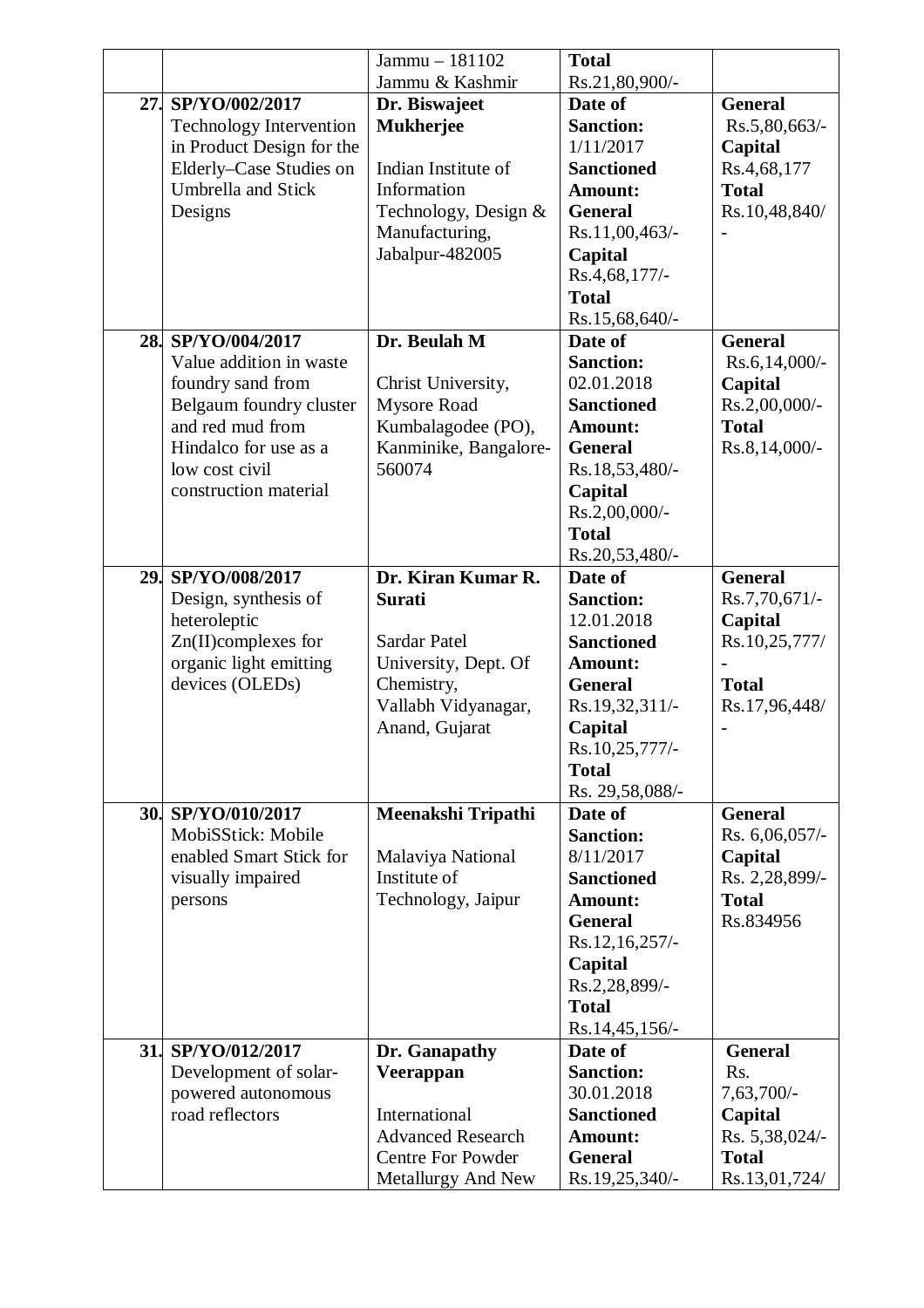|                           | Materials (ARCI),           | Capital            |                  |
|---------------------------|-----------------------------|--------------------|------------------|
|                           | Hyderabad                   | Rs.5,38,024/-      |                  |
|                           |                             | <b>Total</b>       |                  |
|                           |                             | Rs.24,63,364/-     |                  |
| 32. SP/YO/023/2017        | Dr. Ravi N. Methekar        | Date of            | <b>General</b>   |
| Development of            |                             | <b>Sanction:</b>   | Rs. 2,06,612/-   |
| prototype lantern         | <b>Chemical Engineering</b> | 8/11/2017          | Capital          |
| powered by spent laptop   | Department, VNIT,           | <b>Amount</b>      | Rs. 6,33,167/-   |
| batteries                 | Nagpur                      | <b>Sanctioned:</b> | <b>Total</b>     |
|                           |                             | <b>General</b>     | Rs.8,39,779/-    |
|                           |                             | Rs.5,68,212/-      |                  |
|                           |                             |                    |                  |
|                           |                             | Capital            |                  |
|                           |                             | $Rs.6,33,167/$ -   |                  |
|                           |                             | <b>Total</b>       |                  |
|                           |                             | Rs.12,01,379/-     |                  |
| 33. SP/YO/024/2017        | Dr. Hargovindan VP          | Date of            | <b>General</b>   |
| Design and development    |                             | <b>Sanction:</b>   | Rs.5,61,962/-    |
| of LOT based low cost     | National Institute Of       | 23/11/2017         | Capital          |
| water quality monitoring  | Technology,                 | <b>Sanctioned</b>  | $Rs.6,72,016/$ - |
| and reporting system for  | Puducherry                  | Amount:            | <b>Total</b>     |
| aquaculture               |                             | General            | Rs.12,58,978/    |
|                           |                             | Rs.10,34,162/-     |                  |
|                           |                             | Capital            |                  |
|                           |                             | Rs.6,97,016/-      |                  |
|                           |                             | <b>Total</b>       |                  |
|                           |                             | Rs.17,31,178/-     |                  |
| 34. SP/YO/025/2017        | <b>M</b> Brindha            | Date of            | <b>General</b>   |
| Design and development    |                             | <b>Sanction:</b>   | Rs.9,42,868/-    |
| of ICT-enabled cloud      | National Institute Of       | 1/11/2017          | Capital          |
| based mobile application  | Technology,                 | <b>Sanctioned</b>  | Rs.9,59,600/-    |
| for the self-promotion of | Tiruchirapally,             | Amount:            | <b>Total</b>     |
| products developed by     | Tamilnadu                   | <b>General</b>     | Rs.1902468       |
| self-help groups          |                             | Rs.17,60,988/-     |                  |
|                           |                             | Capital            |                  |
|                           |                             | Rs.9,59,600/-      |                  |
|                           |                             | <b>Total</b>       |                  |
|                           |                             | Rs.27,20,588/-     |                  |
| 35. SP/YO/026/2017        | Dr. Shruti Mishra           | Date of            | <b>General</b>   |
| Development of            |                             | <b>Sanction:</b>   | Rs.9,54,101/-    |
| ecofriendly,              | Indian Institute Of         | 15.12.2017         | Capital          |
| functionalized            | Technology, Kanpur-         | <b>Sanctioned</b>  | Rs.2,98,470/-    |
|                           | 208016                      | <b>Amount:</b>     | <b>Total</b>     |
| nanocomposites for        |                             |                    | Rs.1252571       |
| simultaneous removal of   |                             | <b>General</b>     |                  |
| multiple hazardous        |                             | Rs.26,71,701/-     |                  |
| metals and herbicides     |                             | Capital            |                  |
| from water                |                             | Rs.2,98,470/-      |                  |
|                           |                             | <b>Total</b>       |                  |
|                           |                             | Rs.29,70,171/-     |                  |
| 36. SP/YO/029/2017        | Dr. S. Moorthi              | Date of            | <b>General</b>   |
| Development of wireless   |                             | <b>Sanction:</b>   | Rs.              |
| sensor network for        | Dept. of Electrical and     | 02.01.2018         | 2,43,623/        |
| online monitoring and     | Electronics                 | <b>Sanctioned</b>  | Capital          |
| control in smart micro-   | Engineering, National       | Amount:            | Rs.14,82,875/    |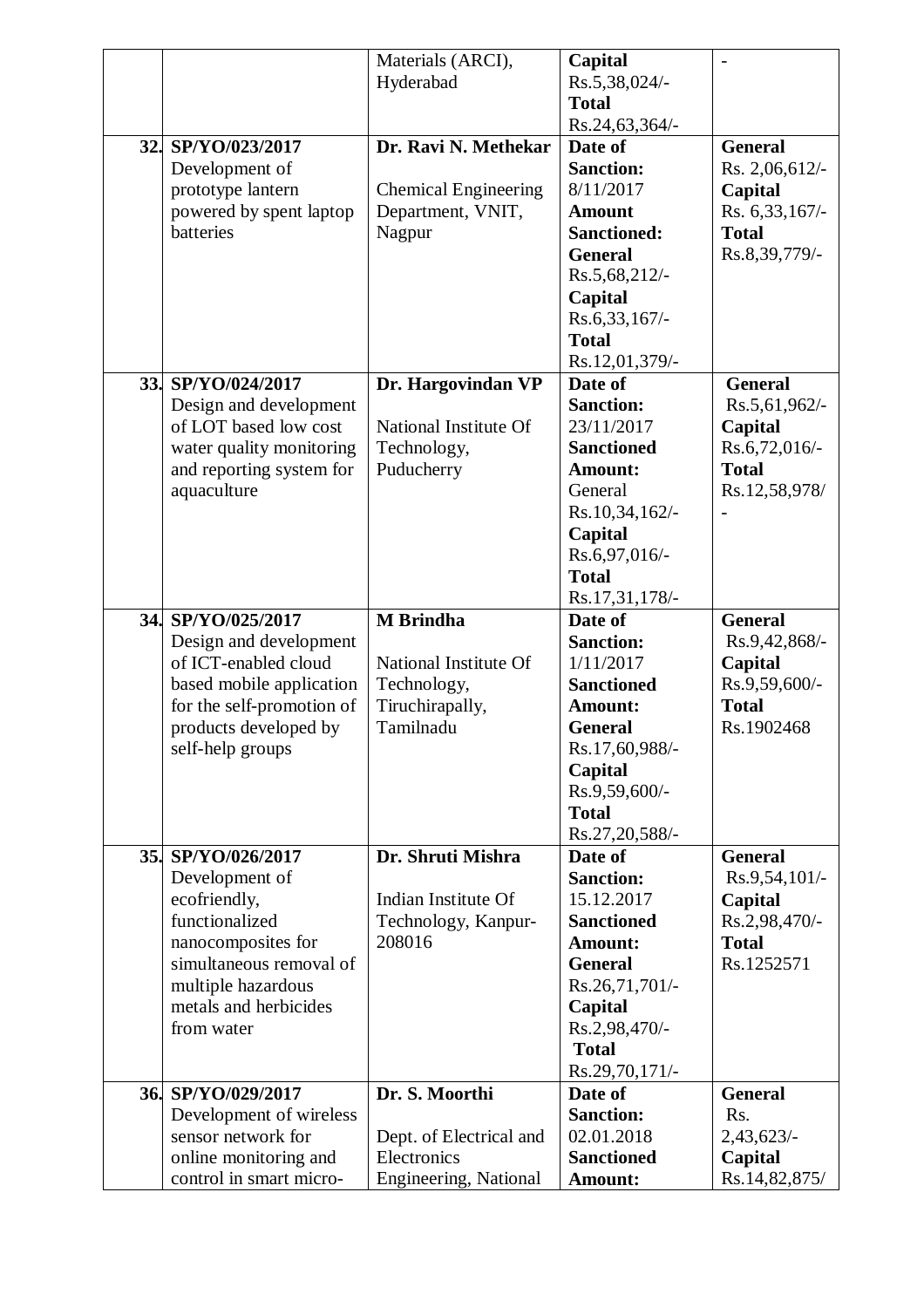| 37. | grid application<br>SP/YO/036/2017<br>Development of a smart                                                                                                      | Institute of<br>Technology,<br>Tiruchirappalli-620015<br>Dr. Prasenjit Chanak                                                                                                         | <b>General</b><br>Rs.4,86,123/-<br>Capital<br>Rs.15,22,875/-<br><b>Total</b><br>Rs.20,08,998/-<br>Date of<br><b>Sanction:</b>                                                | $Total =$<br>Rs.17,26,498/<br><b>General</b><br>Rs. 6,57,620/-                                                                    |
|-----|-------------------------------------------------------------------------------------------------------------------------------------------------------------------|---------------------------------------------------------------------------------------------------------------------------------------------------------------------------------------|------------------------------------------------------------------------------------------------------------------------------------------------------------------------------|-----------------------------------------------------------------------------------------------------------------------------------|
|     | monitoring system for<br>health and oestrous of<br>dairy cows in remote<br>location                                                                               | <b>ABV-Indian Institute</b><br>Of Information<br><b>Technology And</b><br>Management (IITM),<br>Gwalior                                                                               | 30.11.2017<br><b>Sanctioned</b><br>Amount:<br><b>General</b><br>Rs.18,78,020/-<br>Capital<br>Rs.12,34,000/-<br><b>Total</b><br>Rs.31,12,020/-                                | Capital<br>Rs.12,34,000/<br><b>Total</b><br>Rs.18,91,620/                                                                         |
|     | 38. SP/YO/039/2017<br>Development of orange<br>Waste bio refinery                                                                                                 | Dr. Sonali P. Tajanee<br>Visvesvaraya National<br><b>Institute Of</b><br>Technology, South<br>Ambazari Road,<br>Nagpur-440010                                                         | Date of<br><b>Sanction:</b><br>02.01.2018<br><b>Sanctioned</b><br>Amount:<br><b>General</b><br>Rs.9,16,365/-<br>Capital<br>Rs.1,99,420/-<br><b>Total</b><br>Rs.11,15,785/-   | <b>General</b><br>Rs.4,71,145/-<br>Capital<br>Rs. 1,99,420/-<br><b>Total</b><br>Rs.67,05,65/-                                     |
|     | 39. SP/YO/040/2017<br>Nanosensor for fluid<br>mass flow rate<br>measurement for<br>biomedical applications                                                        | Dr. M.<br>Shanmugavalli<br>Saranathan College Of<br>Engineering,<br>Venkateswara Nagar,<br>Trichy-Madurai Main<br>Road, Edamalaipatti<br>Pudhur, Panjappur,<br>Tiruchirappalli-620012 | Date of<br><b>Sanction:</b><br>13.03.2018<br><b>Sanctioned</b><br>Amount:<br><b>General</b><br>Rs.3,39,088/-<br>Capital<br>Rs.24,00,880/-<br><b>Total</b><br>Rs.27,39,968/-  | <b>General</b><br>Rs.2,37,088/-<br>Capital<br>Rs.20,40,880/<br><b>Total</b><br>Rs.22,77,968/                                      |
|     | 40. SP/YO/045/2017<br>Development of<br>effective membranes<br>utilizing electrospinning<br>techniques for removal<br>of micro-pollutants from<br>the waste water | Dr. Bharat Bajaj<br><b>Chandigarh University</b><br>NH-95, Chandigarh-<br>Ludhiana Highway,<br>Mohali, Punjab                                                                         | Date of<br><b>Sanction:</b><br>18.12.2017<br><b>Sanctioned</b><br>Amount:<br><b>General</b><br>Rs.12,08,600/-<br>Capital<br>Rs.11,96,000/-<br><b>Total</b><br>Rs.24,04,600/- | <b>Release</b><br><b>Amount:-</b><br><b>General</b><br>Rs.4,82,600/-<br>Capital<br>Rs.11,96,000/<br><b>Total</b><br>Rs.16,78,600/ |
|     | 41. SP/YO/48/2017<br>Analyzing big data in<br>twitter for identifying                                                                                             | Dr Arpan Kumar<br>Kar                                                                                                                                                                 | Date of<br><b>Sanction:</b><br>14/11/2017                                                                                                                                    | <b>General</b><br>Rs.<br>3,97,022/-                                                                                               |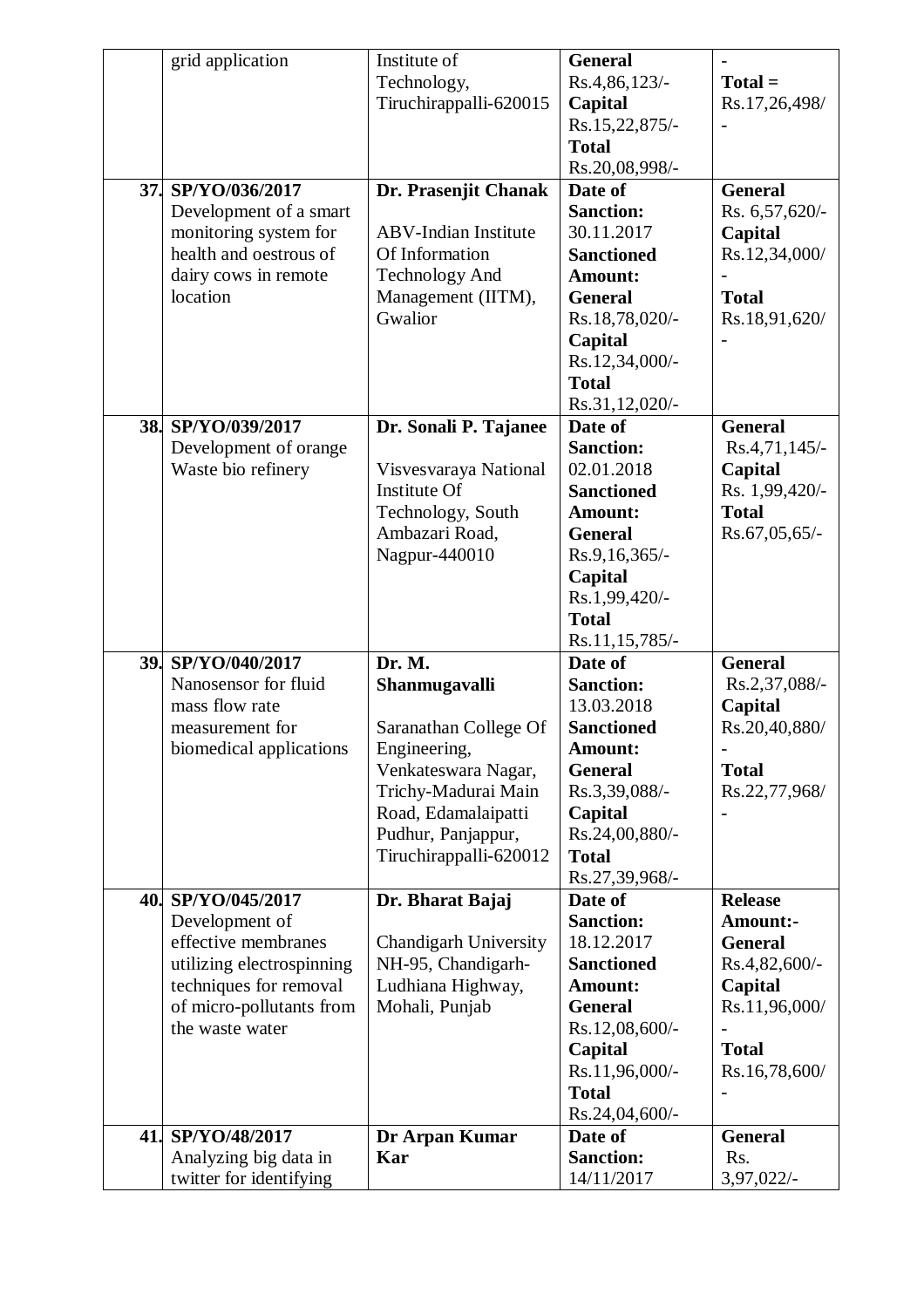|     | concerns -inputs in        | Dept. Of Management        | <b>Sanctioned</b> | Capital        |
|-----|----------------------------|----------------------------|-------------------|----------------|
|     | digital payments and       | Studies, Indian            | <b>Amount:</b>    | Rs. 1,07,325/- |
|     | telecommunication          | Institute Of               | <b>General</b>    | <b>Total</b>   |
|     |                            | Technology Delhi,          | Rs.10,06,092/-    | Rs.5,04,347/-  |
|     |                            | Hauz Khas, New Delhi       | Capital           |                |
|     |                            |                            | Rs.1,07,325/-     |                |
|     |                            |                            | <b>Total</b>      |                |
|     |                            |                            | Rs.11,13,417/-    |                |
|     | 42. SP/YO/050/2017         | <b>Manisha Sharma</b>      | Date of           | <b>General</b> |
|     | Low cost implant           |                            | <b>Sanction:</b>  | Rs. 9,52,659/- |
|     | functionalization          | 87, MC Colony, Hisar-      | 10/11/2017        | Capital        |
|     | material for biomedical    | 125001, Haryana            | <b>Sanctioned</b> | Rs. 4,86,895/- |
|     | applications in" hospitals |                            | Amount:           | <b>Total</b>   |
|     |                            |                            | <b>General</b>    | Rs.14,39,554/  |
|     |                            |                            | Rs.27,50,859/-    |                |
|     |                            |                            | Capital           |                |
|     |                            |                            | Rs.4,86,895/-     |                |
|     |                            |                            | <b>Total</b>      |                |
|     |                            |                            | Rs.32,37,754/-    |                |
|     | 43. SP/YO/054/2017         | Dr. Shikha Baskar          | Date of           | <b>General</b> |
|     | Conversion of biomass      |                            | <b>Sanction:</b>  | Rs.11,44,401/  |
|     | into biodegradable         | <b>Forest Research</b>     | 10/11/2017        |                |
|     | plastics and their         | <b>Institute Dehradun-</b> | <b>Sanctioned</b> | Capital        |
|     | applications               | 248006                     | Amount:           | Rs. 1,97,697/- |
|     |                            |                            | <b>General</b>    | <b>Total</b>   |
|     |                            |                            | Rs.32,68,801/-    | Rs.13,42,098/  |
|     |                            |                            | Capital           |                |
|     |                            |                            | Rs.1,97,697/-     |                |
|     |                            |                            | <b>Total</b>      |                |
|     |                            |                            | Rs.34,66,498/-    |                |
| 44. | SP/YO/059/2017             | <b>Harjot Singh Gill</b>   | Date of           | <b>General</b> |
|     | Small scale wind turbine   |                            | <b>Sanction:</b>  | Rs.4,63,620/-  |
|     | generator optimized for    | Chandigarh University,     | 20/11/2017        | Capital        |
|     | low wind speeds            | Gharuan                    | <b>Sanctioned</b> | Rs.12,26,200/  |
|     |                            |                            | <b>Amount:</b>    |                |
|     |                            |                            | <b>General</b>    | <b>Total</b>   |
|     |                            |                            | Rs.11,12,620/-    | Rs.16,89,820/  |
|     |                            |                            | Capital           |                |
|     |                            |                            | Rs.12,26,200/-    |                |
|     |                            |                            | <b>Total</b>      |                |
|     |                            |                            | Rs.23,38,820/-    |                |
|     | 45. SP/YO/060/2017         | <b>Rahul Katna</b>         | Date of           | <b>General</b> |
|     | Novel biodegradable        |                            | <b>Sanction:</b>  | Rs.8,34,800/-  |
|     | cutting fluid              | Delhi Institute Of Tool    | 20/12/2017        | Capital        |
|     | development for            | Engineering, Maa           | <b>Sanctioned</b> | Rs.2,50,000/-  |
|     | industrial application     | Anandmayi Marg,            | Amount:           | <b>Total</b>   |
|     |                            | Okhla Industrial Area,     | <b>General</b>    | Rs.10,84,800/  |
|     |                            | Phase II, New Delhi-       | Rs.15,24,100/-    |                |
|     |                            | 110020                     | Capital           |                |
|     |                            |                            | Rs.2,50,000/-     |                |
|     |                            |                            | <b>Total</b>      |                |
|     |                            |                            | Rs.17,74,100/-    |                |
|     | 46. SP/YO/104/2017         | Dr. Nirmala Devi           | Date of           | <b>General</b> |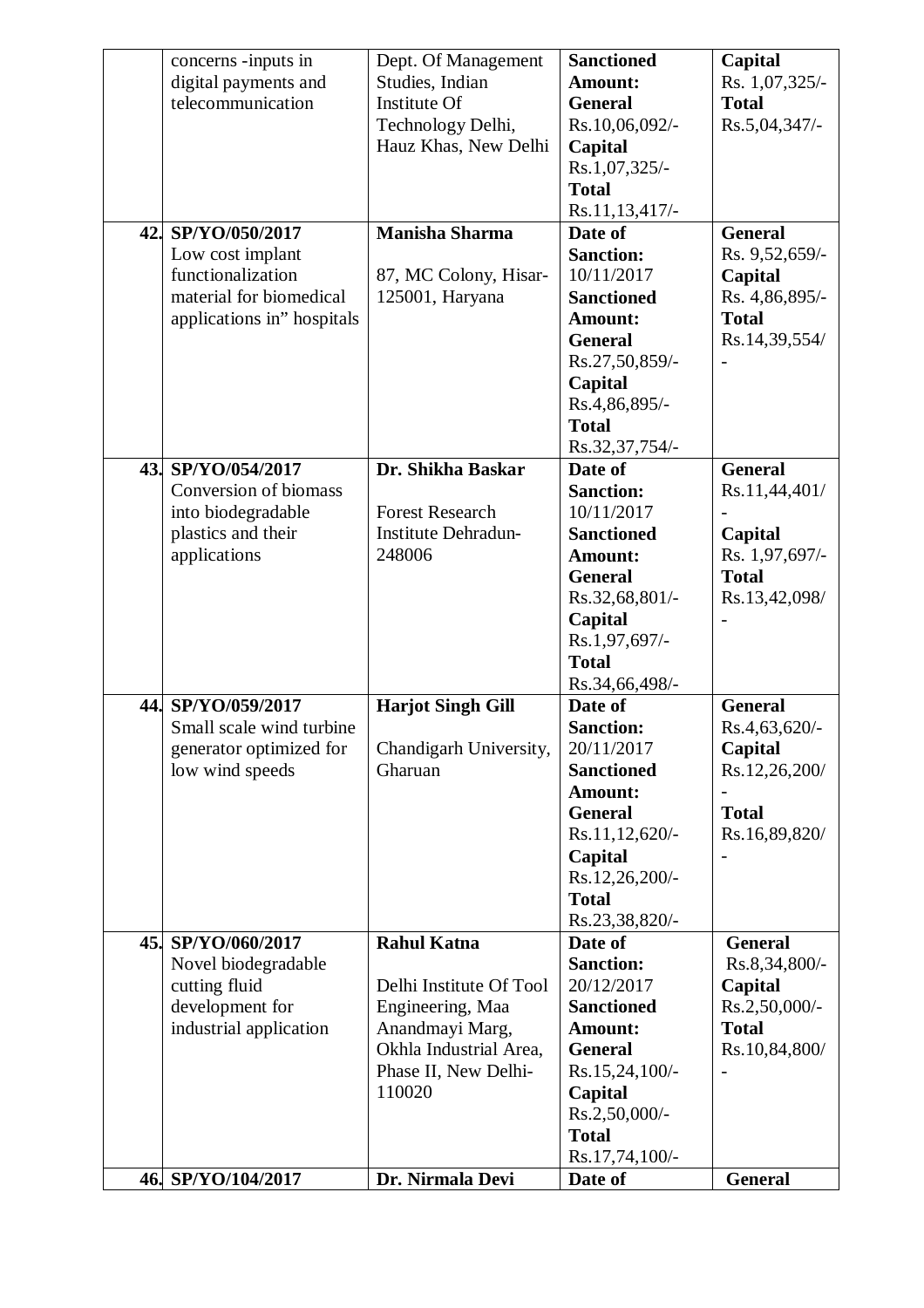|  | Development of hybrid     |                               | <b>Sanction:</b>          | Rs.4,63,300/-   |
|--|---------------------------|-------------------------------|---------------------------|-----------------|
|  | polymer nanocomposites    | National Institute Of         | 15/12/2017                |                 |
|  | from waste plastics and   | Technology, Nagaland,         | <b>Sanctioned</b>         |                 |
|  | wood dust                 | Dimapur                       | Amount:                   |                 |
|  |                           |                               | <b>General</b>            |                 |
|  |                           |                               | Rs.9,15,300/-             |                 |
|  |                           |                               | Capital -Nil/-            |                 |
|  |                           |                               | <b>Total</b>              |                 |
|  | 47. SP/YO/084/2017        | Priyanka Aswal                | Rs.9,15,300/-<br>Date of  | <b>General</b>  |
|  | "Upgradation of heavy     | Rawat                         | <b>Sanction:</b>          | Rs.9,37,900/-   |
|  | crude oil and diesel by   |                               | 09.01.2018                |                 |
|  | bio desulfurization using | IIT Delhi, Hauz Khas,         | <b>Sanctioned</b>         |                 |
|  | a microorganism with      | New Delhi                     | Amount:                   |                 |
|  | improved activity"        |                               | <b>General</b>            |                 |
|  |                           |                               | Rs.28,13,700/-            |                 |
|  |                           |                               | Capital -Nil/-            |                 |
|  |                           |                               | <b>Total</b>              |                 |
|  |                           |                               | Rs.28,13,700/-            |                 |
|  | 48. SP/YO/111/2017        | <b>Phuspendra Kumar</b>       | Date of                   | <b>General</b>  |
|  | "Identification of elite  | <b>Shukla</b>                 | <b>Sanction:</b>          | Rs.7,11,900/-   |
|  | chemotype (s) of          |                               | 01/12/2017                |                 |
|  | Plumbago zeylancia        | <b>CSIR-</b> National         | <b>Sanctioned</b>         |                 |
|  | linn, Collected of India  | botanical research            | Amount:                   |                 |
|  | and evaluation of         | Institute,                    | <b>General</b>            |                 |
|  | biological potential of   | Lucknow $-226001$             | Rs. 21,35,700/-           |                 |
|  | elite germplasm"          |                               | Capital -Nil/-            |                 |
|  |                           |                               | <b>Total</b>              |                 |
|  |                           |                               | Rs.21,35,700/-            |                 |
|  | 49. SP/YO/112/2017        | Dr. Anjali Chauhan            | Date of                   | <b>General</b>  |
|  | "Bacterial endophytes as  |                               | <b>Sanction:</b>          | Rs.7,78,600/-   |
|  | microbial inoculants for  | Dr. Y.S. Parmar               | 05.03.2018                | Capital         |
|  | progressvie farming of    | Univesity of                  | <b>Sanctioned</b>         | Rs.6,00,000/-   |
|  | Chrysanthemum             | Horticulture and              | Amount:                   | <b>Total</b>    |
|  | (Dendranthema             | Forestry, Nauni, Solan        | <b>General</b>            | Rs.13,78,600/   |
|  | grandiflora Tzvelev)      | (H.P)                         | Rs.21,45,448/-            |                 |
|  |                           |                               | Capital                   |                 |
|  |                           |                               | Rs.6,00,000/-             |                 |
|  |                           |                               | <b>Total</b>              |                 |
|  |                           |                               | Rs.27,45,448/-            |                 |
|  | 50. SP/YO/114/2017        | Rajesh Kumar K                | Date of                   | <b>General</b>  |
|  | "Development and          |                               | <b>Sanction:</b>          | Rs.6,52,300/-   |
|  | evaluation of pongamia    | Department of Forestry        | 09.01.2018                | Capital         |
|  | pod decorticator and      | and Environment               | <b>Sanctioned</b>         | Rs. 1,50,000/-  |
|  | mini vegetable seed oil   | Science, University of        | Amount:                   | <b>Total</b>    |
|  | extraction machine"       | <b>Agricultural Sciences,</b> | <b>General</b>            | Rs.13,93,678/   |
|  |                           | <b>GKVK CAMPUS,</b>           | Rs.18,81,779/-            |                 |
|  |                           | Bengaluru $-560065$           | Capital                   |                 |
|  |                           |                               | Rs.7,41,378/-             |                 |
|  |                           |                               | <b>Total</b>              |                 |
|  | 51. SP/YO/115/2017        | <b>Bharti Gautam</b>          | Rs.26,23,157/-<br>Date of | <b>General</b>  |
|  | "Evaluating different     |                               | <b>Sanction:</b>          | $Rs.6,16,021/-$ |
|  |                           |                               |                           |                 |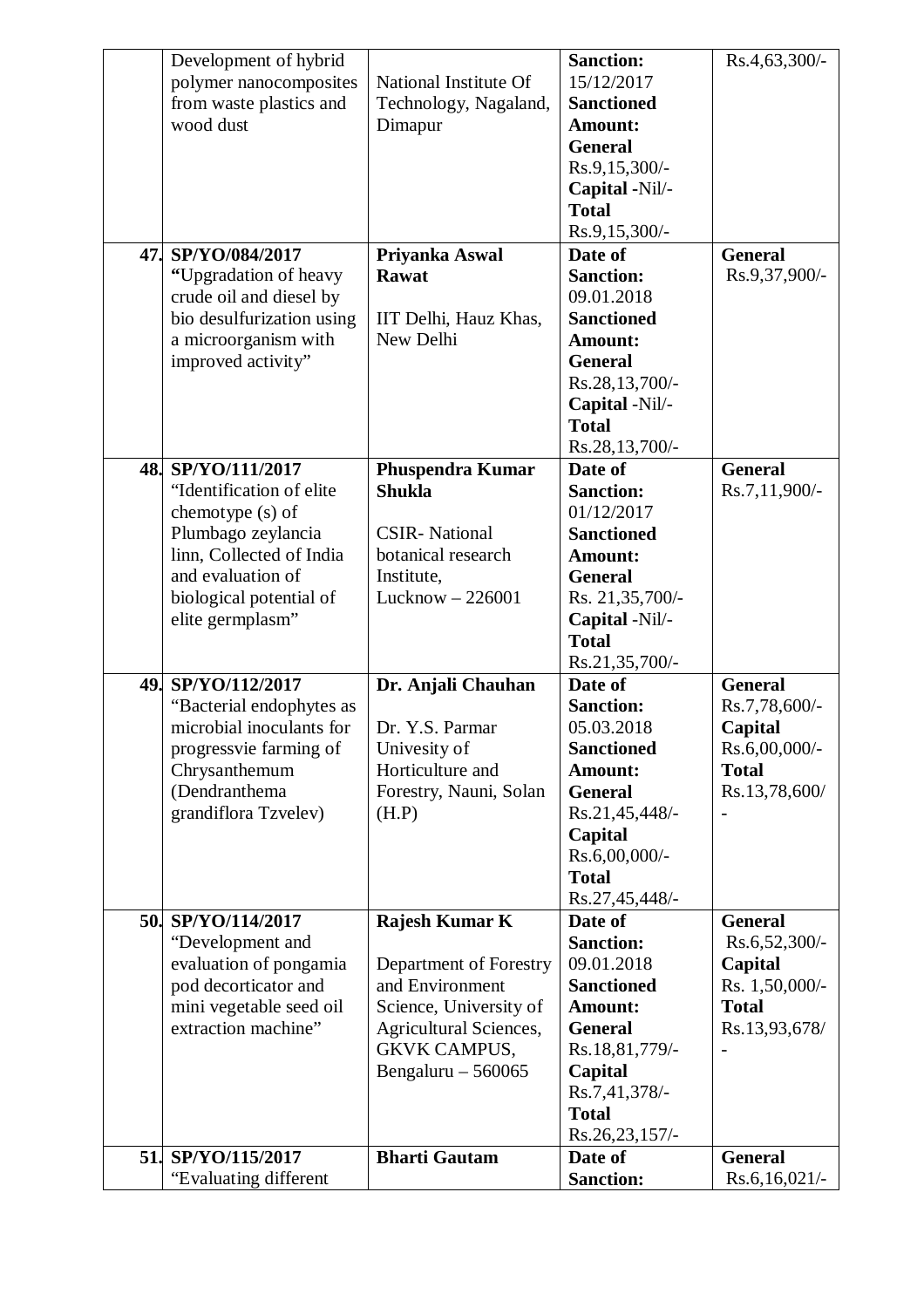| ornamental plants for<br>indoor vertical gardening<br>using different nutrient<br>formulations and light<br>intensities"                            | Punjab Agricultural<br>University<br>Ludhiana, Punjab                                                                                                             | 04.01.2018<br><b>Sanctioned</b><br><b>Amount:</b><br><b>General</b><br>Rs.18,38,121/-<br>Capital<br>Rs.1,88,240/-<br><b>Total</b><br>Rs.20,26,361/-                                 | Capital<br>Rs. 88,240/-<br><b>Total</b><br>Rs.8,04,261/-                                          |
|-----------------------------------------------------------------------------------------------------------------------------------------------------|-------------------------------------------------------------------------------------------------------------------------------------------------------------------|-------------------------------------------------------------------------------------------------------------------------------------------------------------------------------------|---------------------------------------------------------------------------------------------------|
| 52. SP/YO/116/2017<br>"Farmers livelihood<br>security and<br>environmental<br>sustainability through<br>integrated nutrient<br>management"          | Dr. Lopamudra<br>Mohapatra<br>Punjab Agricultural<br>University<br>Ludhiana, Punjab                                                                               | Date of<br><b>Sanction:</b><br>23/11/2017<br><b>Sanctioned</b><br>Amount:<br><b>General</b><br>Rs.21,16,716/-<br>Capital -Nil/-<br><b>Total</b><br>$Rs.21,16,716/$ -                | <b>General</b><br>Rs.6,32,800/-                                                                   |
| 53. SP/YO/118/2017<br>"Enhancement of soil<br>fertility and crop yield in<br>organic farming by<br>phosphate solubilizing<br>Rhizobacteria"         | Dr. Gurdeep Kaur<br><b>Chandigarh University</b><br>$NH-95$ , Chandigarh -<br>Ludhiana Highway,<br>Mohali, Punjab                                                 | Date of<br><b>Sanction:</b><br>14.05.2018<br><b>Sanctioned</b><br><b>Amount:</b><br><b>General</b><br>Rs.16,89,922/-<br>Capital<br>Rs.10,37,220/-<br><b>Total</b><br>Rs.27,27,142/- | <b>General</b><br>Rs.<br>6,14,122/                                                                |
| 54. SP/YO/120/2017<br>"Based sustainable<br>production of biodiesel<br>from castor (Ricinus<br>communis)"                                           | <b>Pelesakuo Kehie</b><br>Dept. of Chemistry,<br>Immanuel College,<br>Dimapur, Nagaland -<br>797112                                                               | Date of<br><b>Sanction:</b><br>13/3/2018<br><b>Sanctioned</b><br>Amount:<br><b>General</b><br>Rs.30,90,098/-<br>Capital<br>Rs.5,95,982/-<br><b>Total</b><br>Rs.36,86,080/-          | <b>General</b><br>Rs.<br>10,33,098/-<br>Capital<br>Rs.5,95,982/-<br><b>Total</b><br>Rs.16,29,080/ |
| 55. SP/YO/121/2017<br>"Bacterial endophyte<br>community dynamics in<br>apple cultivators: its<br>impact on scab<br>prevalence in Kashmir<br>Valley" | Dr. Shahid Ahmad<br><b>Padder</b><br>Sher-E-Kashmir<br>University of<br><b>Agricultural Sciences</b><br>and Technology of<br>Kashmir, Shalimar, J<br>& K - 190025 | Date of<br><b>Sanction:</b><br>5/3/2018<br><b>Sanctioned</b><br>Amount:<br><b>General</b><br>Rs.27,91,100/-<br>Capital - Nil/-<br><b>Total</b><br>Rs.27,91,100/-                    | <b>General</b><br>Rs. 9,49,200/-                                                                  |
| 56. SP/YO/124/2017<br>"Popularization of                                                                                                            | Dr. R. Karthic                                                                                                                                                    | Date of<br><b>Sanction:</b>                                                                                                                                                         | <b>General</b><br>Rs.8,36,200/-                                                                   |